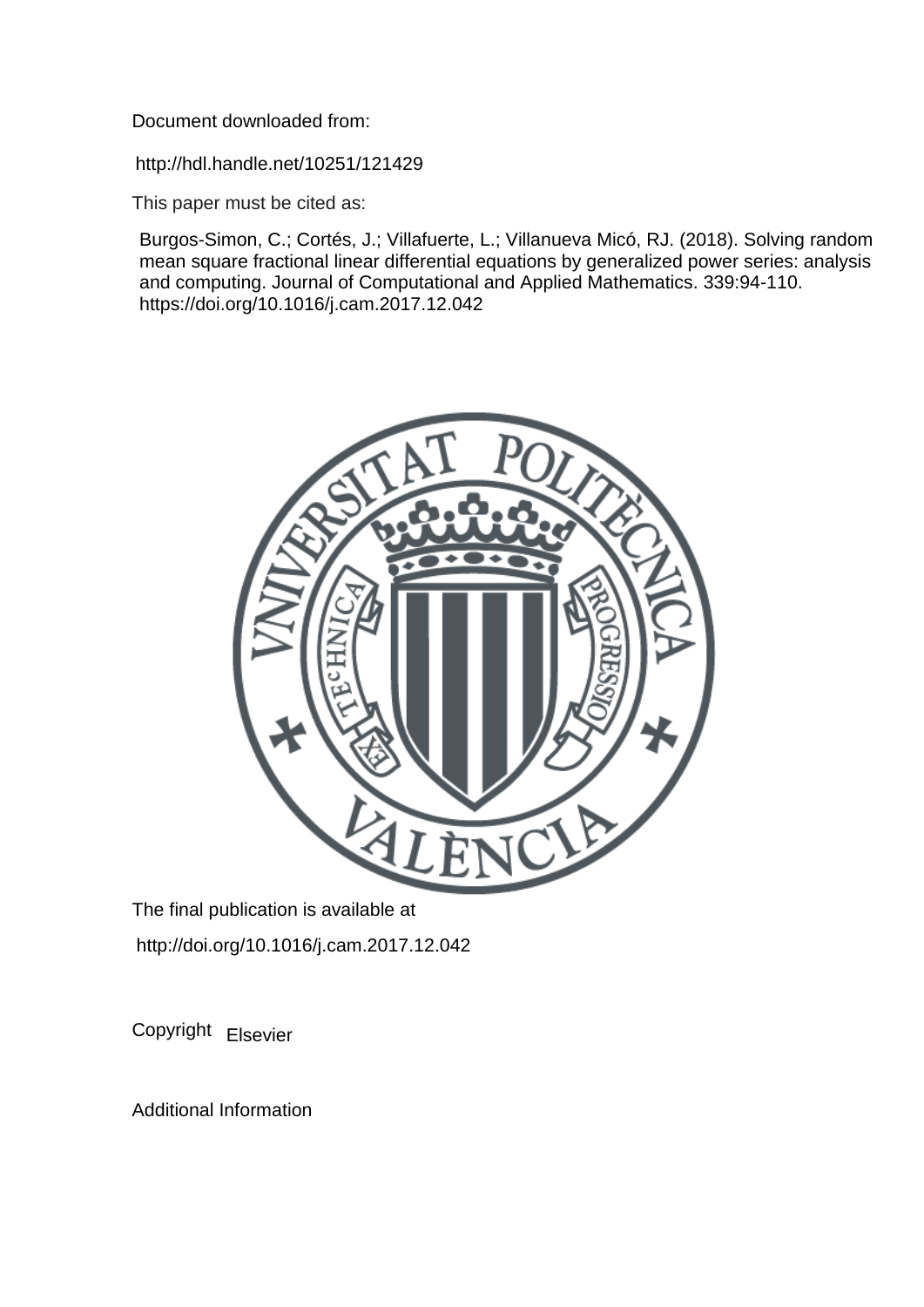# Solving random mean square fractional linear differential equations by generalized power series: analysis and computing

C. Burgos<sup>a</sup>, J.-C. Cortés<sup>a</sup>, L. Villafuerte<sup>b</sup>, R.J. Villanueva<sup>a</sup>

*a Instituto Universitario de Matem ´atica Multidisciplinar, Universitat Polit`ecnica de Val`encia, Camino de Vera s*/*n, 46022, Valencia, Spain <sup>b</sup>Department of Mathematics, University of Texas at Austin*

#### Abstract

This paper deals with solving the general random (Caputo) fractional linear differential equation under general assumptions on random input data (initial condition, forcing term and diffusion coefficient). Our findings extend, in two directions, the results presented in a recent contribution by the authors. In that paper, a mean square random generalized power series solution has been constructed in the case that the fractional order, say  $\alpha$ , of the Caputo derivative lies on the interval  $]0, 1]$  and assuming that the diffusion coefficient belongs to a class,  $\mathfrak{C}$ , of random variables that contains all bounded random variables. However, significant families of unbounded random variables, such as Gaussian and Exponential, for example, do not fall into class C. Now, in this contribution we first enlarge the class of random variables to which the diffusion coefficient belongs and we prove that the constructed random generalized power series solution is mean square convergent too. We show that any bounded random variable and important unbounded random variables, including Gaussian and Exponential ones, are allowed to play the role of the diffusion coefficient as well. Secondly, we construct a mean square random generalized power series solution in the case that  $\alpha$  parameter lies on the larger interval [0, 2]. As a consequence, the results established in our previous contribution are fairly generalized. It is particularly enlightening, the numerical study of the convergence of the approximations to the mean and the standard deviation of the solution stochastic process in terms of  $\alpha$  parameter and on the type of the probability distribution chosen for the diffusion coefficient.

*Keywords:* random linear fractional differential equation, random mean square convergence, random mean square Caputo fractional derivative

#### 1. Introduccion and motivation

<sup>2</sup> The ubiquity of differential equations for modelling successfully real problems in different <sup>3</sup> realms as Physics, Economics, Epidemiology, etc., is well-known. When they are applied to

<sup>∗</sup>Corresponding author

*Email addresses:* clabursi@posgrado.upv.es (C. Burgos), jccortes@imm.upv.es (J.-C. Cortes), ´ lva5@hotmail.com (L. Villafuerte), rjvillan@imm.upv.es (R.J. Villanueva)

*Preprint submitted to Journal of Computational and Applied Mathematics (Elsevier) December 29, 2017*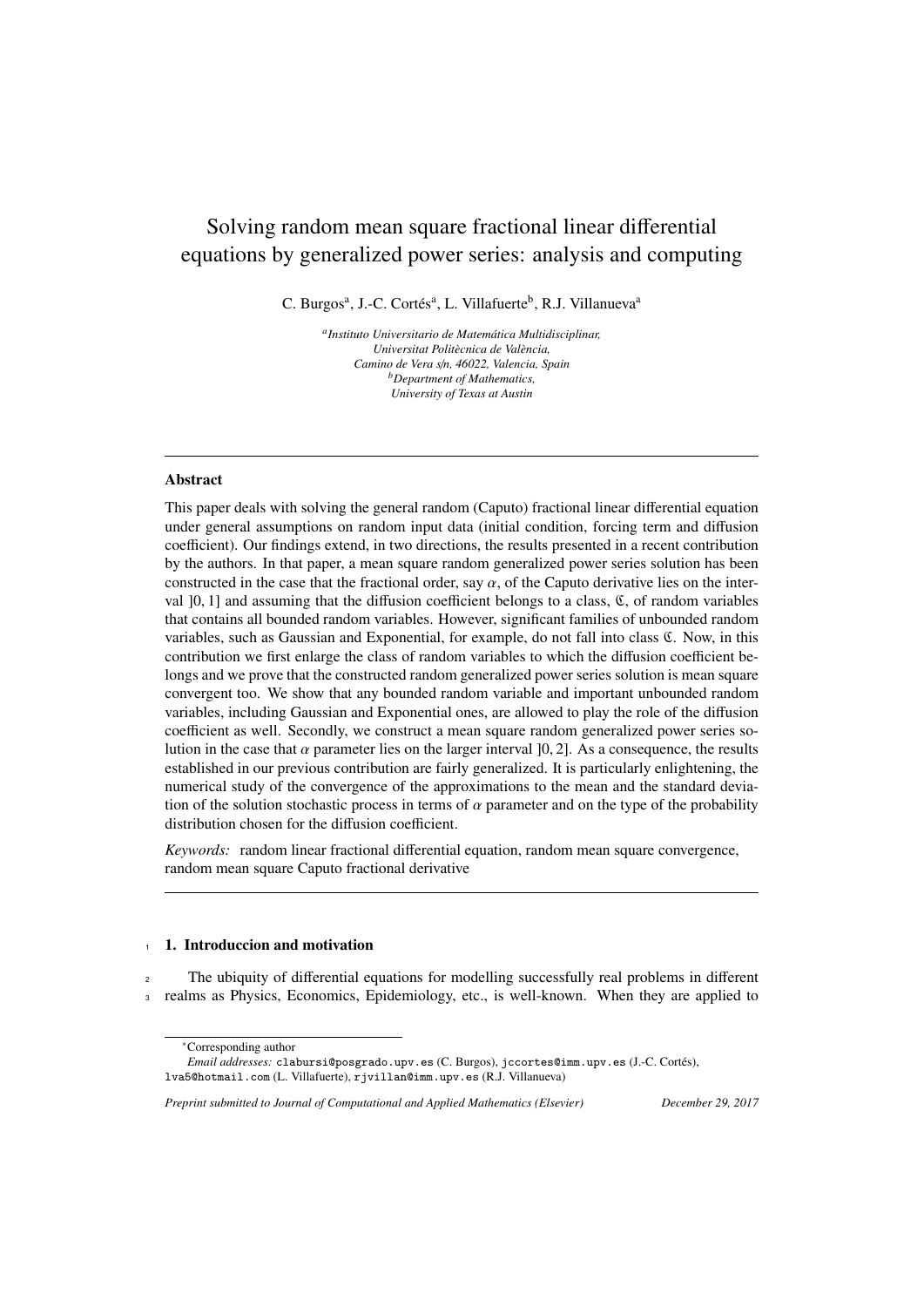describe the dynamics of physical phenomena on the basis of sampled data, the parameters of differential equations (coefficients, forcing term, initial/boundary conditions) need to be fixed. This is usually done by assigning a nominal or averaged value (estimate), thus deterministic, to each model parameter. Although this is often accepted, in the context of modelling it is more natural to interpret parameters of differential equations as random variables or stochastic pro- cesses rather than constants and functions, respectively. This is fairly justified because involved measurement errors and inherent complexity usually encountered when modelling real phenom- ena. This simple but realistic arguments justify the study of differential equations considering uncertainty in their formulation. Two classes of such differential equations are often distinguised, namely, Stochastic Differential Equations (SDEs) and Random Differential Equations (RDEs). <sup>14</sup> In dealing with SDEs, the uncertainty is forced by a stochastic process whose sample behaviour is quite irregular, such as the Wiener process whose trajectories are nonwhere differentiable. In this case, the underlying probabilistic pattern is Gaussian. Solving exact or numerically these type of equations requires the application of Itô Stochastic Calculus [1, 2]. RDEs appear as natural generalizations of their deterministic counterpart, namely determinisitic differential equations, since they are just formulated by randomizing their parameters. This is fairly advantageous on both theoretical and practical levels. From a theoretical point of view, solving RDEs is based <sub>21</sub> on Mean Square Random Calculus whose operational rules take advantage of powerful classi- cal Newton-Leibniz Calculus. Indeed, in this context the probabilistic concepts of mean square continuity, differentiability, integrability of a stochastic process can be characterized in terms of classical continuity, differentiability, integrability to its associated correlation function, which is a two-dimensional deterministic function [3, 4, 5]. From a practical standpoint, a wide range of probabilistic distributions are allowed for input parameters including the Gaussian pattern, although assuming on them regular behaviour (like sample continuity) [6, 7]. Apart from consid- ering uncertainty in differential equations, mathematical modelling can be improved when frac- tional derivatives are also introduced. This can be clearly justified because fractional derivatives are parametrizations, via the order of the fractional derivative, of powerful concept of classical 31 derivative. Naturally, this allows more flexibility when fitting the solution of a random fractional <sup>32</sup> differential equation to sample data [8, 9, 10]. This leads to the emergent and attractive realm 33 of fractional SDEs and RDEs, where two powerful tools, namely Fractional Calculus and Itô Stochastic/Mean Square Random Calculus, are combined. Some recent contributions dealing with interesting problems related to fractional SDEs and fractional RDEs include [11, 12] and [13, 14, 15, 16, 17, 18], respectively.

<sup>37</sup> In this paper we deal with the following random fractional initial value problem (IVP)

$$
\begin{cases}\n\binom{C_{\alpha}x}{0}y(t)-\lambda Y(t) & = & \gamma, \quad t>0, \quad 0<\alpha\leq 2, \\
Y^{(j)}(0) & = & \beta_j, \quad 0\leq j\leq -[-\alpha]-1, \ j\in\mathbb{N},\n\end{cases}
$$
\n(1)

<sup>38</sup> where N and [·] denote the set of positive integers and the integer part function, respectively. 39 Observe that IVP (1) refers to two different IVPs by a compact notation. If  $\alpha \in ]0, 1]$ , the IVP (1) iust has got the initial condition  $Y(0) = \beta_0$ , while if  $\alpha \in ]1, 2]$ , the IVP (1) has got two initial 40 (1) just has got the initial condition  $Y(0) = \beta_0$ , while if  $\alpha \in ]1, 2]$ , the IVP (1) has got two initial conditions,  $Y(0) = \beta_0$  and  $Y'(0) = \beta_1$ . Henceforth, we will assume that input data  $\gamma$  and  $\lambda$  are <sup>41</sup> conditions, *Y*(0) = *β*<sub>0</sub> and *Y*'(0) = *β*<sub>1</sub>. Henceforth, we will assume that input data γ and λ are<br>a independent real random variables defined in the Hilbert space (1<sup>2</sup>(O) lbb) of second-order real <sup>42</sup> independent real random variables defined in the Hilbert space  $(L^2(\Omega), ||\cdot||_2)$  of second-order real random variables given by <sup>43</sup> random variables given by  $1/2$  $1/2$ 

$$
L^{2}(\Omega) = \left\{ X : \Omega \longrightarrow \mathbb{R} : \left( \mathbb{E}\left[X^{2}\right]\right)^{1/2} < +\infty \right\}, \quad \|X\|_{2} = \left( \mathbb{E}\left[X^{2}\right]\right)^{1/2} . \tag{2}
$$

The norm  $\|\cdot\|_2$ , usually referred to as 2-norm, is inferred from the inner product  $\langle X, Y \rangle = \mathbb{E}[XY]$ ,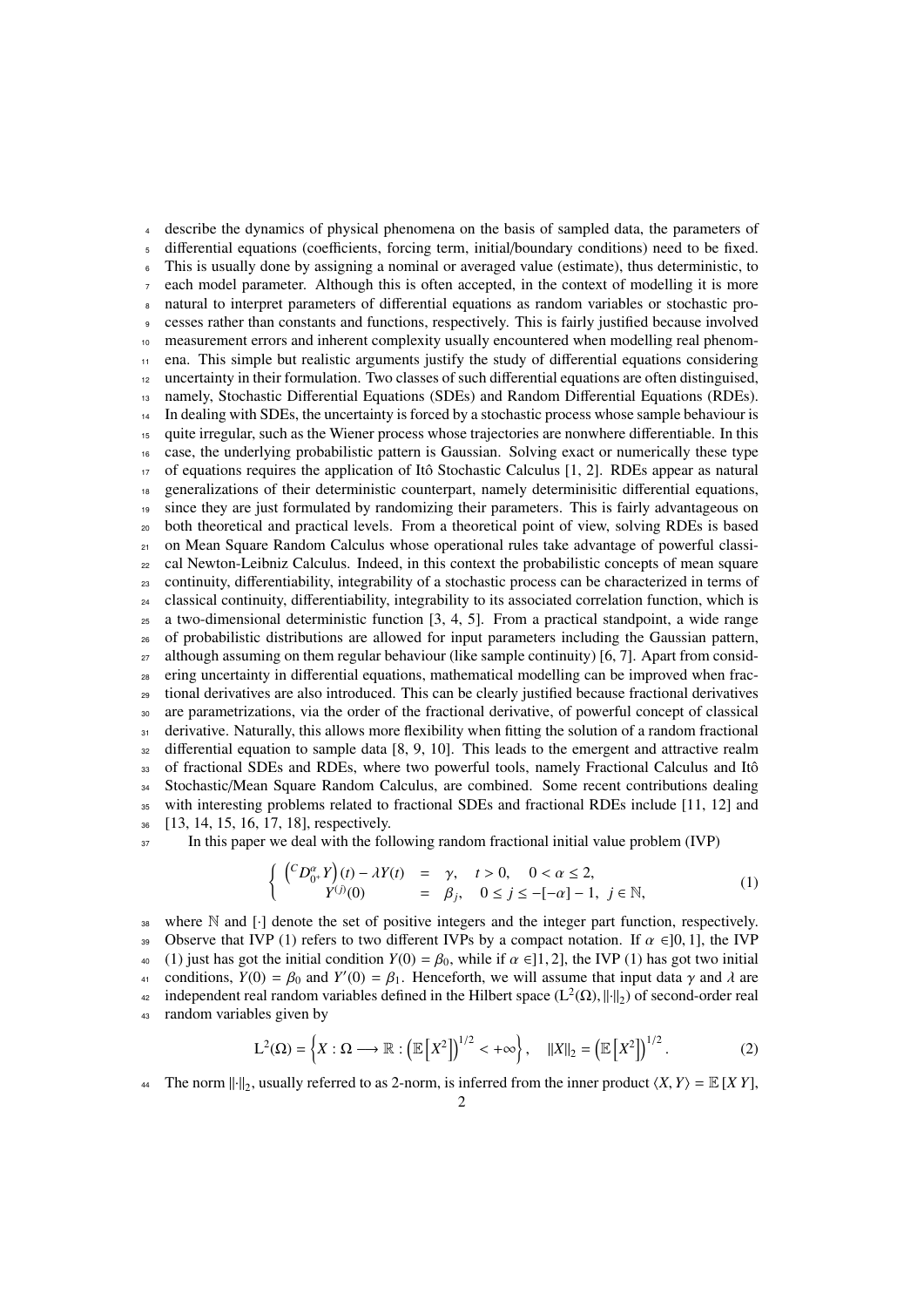$X, Y \in L^2(\Omega)$ , being E [·] the expectation operator. As usual,  $(\Omega, \mathcal{F}, \mathbb{P})$  denotes a common un-<br>  $\Omega$  deriving complete probability space for  $\mathcal{B}_2$ ,  $\mathcal{B}_3$ ,  $\chi$  and  $\lambda$ . Notice that every random variable <sup>46</sup> derlying complete probability space for  $\beta_0$ ,  $\beta_1$ , γ and  $\lambda$ . Notice that every random variable with finite variance belongs to  $\frac{1}{2}(\Omega)$ . This class of random variables is met in the most part of phys-<sup>47</sup> finite variance belongs to  $L^2(\Omega)$ . This class of random variables is met in the most part of phys-48 ical problems involving randomness. Given  $\mathcal{T} \subset \mathbb{R}$ , if  $Y(t) \equiv \{Y(t) : t \in \mathcal{T}\}\$ is a second-order 49 random variable for every  $t \in \mathcal{T}$ , then  $Y(t)$  is termed a second-order stochastic process. The <sup>50</sup> convergence inferred by the 2-norm is referred to as mean square convergence. Unless otherwise  $51$  indicated, throughout this paper we will consider second-order random variables and second-<sup>52</sup> order stochastic processes.

<sup>53</sup> In the recent contribution [19] by the authors, we have introduced the random mean square  $\alpha$ <sup>4</sup> Caputo fractional derivative,  $\binom{C D^{\alpha+1}_{a}}{T}$  (*t*), of a second-order stochastic process *Y*(*t*). Furthermore, 55 we have constructed a mean square convergent random generalized power series solution to the <sup>56</sup> random IVP (1) in the case that the order of the fractional derivative lies on the shorter interval,  $57 \quad 0 < \alpha \leq 1$ . These results were established assuming the following conditions:

 $58$  H1: Inputs  $β_0$ , γ and λ are (mutually) independent second-order random variables and,

**H2:** There exist constants  $L > 0$  and  $H > 0$  and an integer  $m_0$  such that moments of random variable  $\lambda$  satisfy variable  $\lambda$  satisfy

$$
\|\lambda^m\|_2 \le \sqrt{L}H^m < +\infty, \quad \forall m \text{ integer : } m \ge m_0 \ge 1. \tag{3}
$$

 $61$  In [19], the set of random variables satisfying latter condition are said to make up the class  $\mathfrak{C}$ .  $62$  In [19], inequality (3) is derived from the condition that the absolute moments with respect to to 63 the origin of the diffusion coefficient  $\lambda$  growths exponentially, i.e., using Landau's notation there exist a constant  $H > 0$  and an integer  $m_0$  such that exist a constant  $H > 0$  and an integer  $m_0$  such that

$$
\mathbb{E}\left[|\lambda|^m\right] = O(H^m), \quad \forall m \text{ integer} : m \ge m_0 \ge 1.
$$

<sup>65</sup> Furthermore, taking advantage of the following key result related to mean square convergence,

66 approximations of the mean,  $\mathbb{E}[Y(t)]$ , and of the variance,  $\mathbb{V}[Y(t)]$ , of the solution stochastic  $67$  process  $Y(t)$  are also computed in [19].

- 68 **Proposition 1.** [3, Th. 4.4.3] Let  $\{X_M : M \ge 0\}$  and  $\{Z_N : N \ge 0\}$  be two sequences of second-
- <sup>69</sup> *order random variables such that they are mean square convergent to X and Z, respectively,*

$$
X_M \xrightarrow[M \to +\infty]{m.s.} X, \quad Z_N \xrightarrow[N \to +\infty]{m.s.} Z.
$$

<sup>70</sup> *Then,*

$$
\mathbb{E}[X_M Z_N] \underset{M,N \to +\infty}{\longrightarrow} \mathbb{E}[XZ].
$$

<sup>71</sup> As a consequence of this previous result one gets

$$
r_2
$$
 **Corollary 1.** Let  $\{X_M : M \geq 0\}$  be a sequence of second-order random variables so that is mean

*square convergent to X, i.e.,*  $X_M \xrightarrow[M \to +\infty]{m.s.} X$ . Then,

$$
\mathbb{E}[X_M] \underset{M \to +\infty}{\longrightarrow} \mathbb{E}[X] \quad and \quad \mathbb{V}[X_M] \underset{M \to +\infty}{\longrightarrow} \mathbb{V}[X].
$$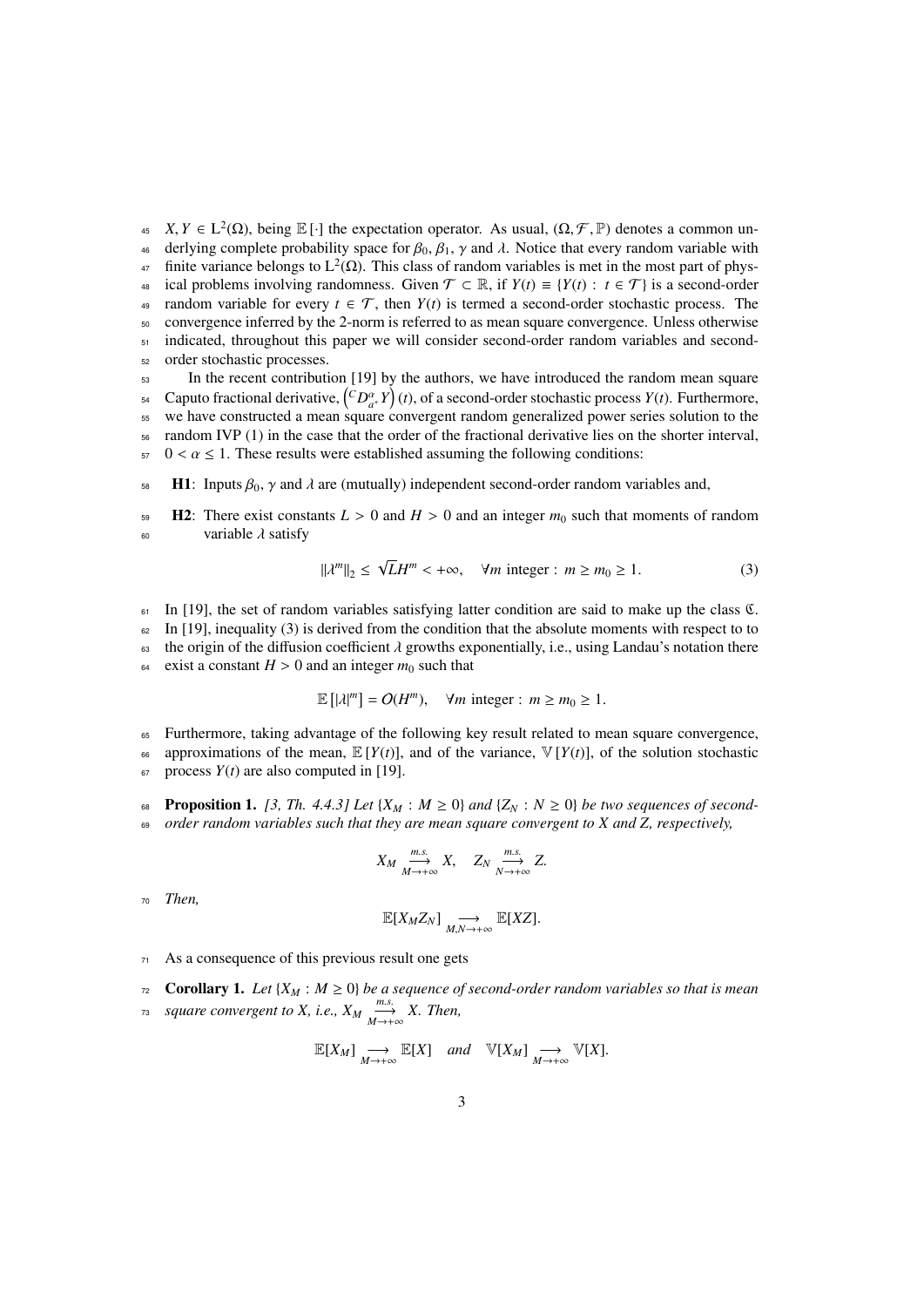$74$  As it is indicated in Remark 6 of [19], hypothesis **H2** is fulfilled for bounded random variables. <sup>75</sup> Hence, the results established in [19] are applicable when the role of random input  $\lambda$  is played<br><sup>76</sup> by random variables such as. Binomial, Hypergeometric, Uniform, Trapezoidal, Beta, etc. Unby random variables such as, Binomial, Hypergeometric, Uniform, Trapezoidal, Beta, etc. Un- $\pi$  fortunately, important unbounded random variables, such as Poisson, Exponential, or Gaussian  $78$  random variables fail to satisfy hypothesis  $H2$ . To overcome this drawback, in [19] one pro- $79$  poses to use the so-called truncation technique [20, ch.V]. This approach permits to approximate <sup>80</sup> unbounded random variables, say *X*, by bounded random variables,  $\hat{X}$ , resulting from the trun- $\epsilon$ <sup>81</sup> cation of *X*. In this manner, random variable  $\hat{X}$  is bounded and thereby hypothesis **H2** is met. <sup>82</sup> Nevertheless, if in the random fractional IVP (1) λ input is an unbounded random variable, say a mean-zero Gaussian random variable with arbitrary variance  $σ<sup>2</sup> > 0$ , then under the approach a mean-zero Gaussian random variable with arbitrary variance  $\sigma^2 > 0$ , then under the approach<br>corresponded in [19], the original problem is not really addressed but approximating. As a conse-84 proposed in [19], the original problem is not really addressed but approximating. As a conse-<sup>85</sup> quence, approximation errors coming from the truncation procedure are introduced. Motivated <sup>86</sup> by the previous exposition, in this paper we improve the results established in [19]. First, we <sup>87</sup> will study the random general linear fractional differential equation in the case that the order of 88 the fractional derivative  $\alpha$  lies on the larger interval [0, 2] instead of assuming  $0 < \alpha \le 1$ . We point out that if  $\alpha$  lies on an interval of the form  $1 < \alpha < 2$ , then two initial conditions must be 89 point out that if  $\alpha$  lies on an interval of the form  $1 < \alpha \leq 2$ , then two initial conditions must be handled and the construction of the random generalized power series requires a more intricate handled and the construction of the random generalized power series requires a more intricate  $91$  process. Secondly, we will propose an alternative condition to hypothesis  $H2$ , which involves  $\theta$ <sup>22</sup> the  $\lambda$  random input. As it shall be seen later, this new condition permits the consideration of important unbounded random variables, such that Gaussian and Exponential, avoiding the intro-<sup>93</sup> important unbounded random variables, such that Gaussian and Exponential, avoiding the intro-<sup>94</sup> duction of errors coming from the application of truncation technique. Furthermore, it shall be <sup>95</sup> demonstrated that the random generalized power series (17) is still mean square convergent un-<sup>96</sup> der our new hypotheses. Then according to Corollary 1, expressions (46) and (47) can be applied <sup>97</sup> to compute reliable approximations for both the mean and the variance of the solution stochastic 98 process  $Y(t)$  to the random fractional IVP (1) with  $\alpha_0 = 1$ . Additionally, it is important to stress that the new condition is also satisfied by bounded random variables, thus the results established <sup>99</sup> that the new condition is also satisfied by bounded random variables, thus the results established <sup>100</sup> in [19] are fully retained in this new contribution.

<sup>101</sup> The paper is organized as follows. In Section 2 we introduce a class of random variables that will play the role of diffusion coefficient  $\lambda$  in the random IVP (1). By means of different exam-<br>the ples, we show that this class contains all bounded random variables and significant unbounded <sup>103</sup> ples, we show that this class contains all bounded random variables and significant unbounded <sup>104</sup> random variables as well. The solution stochastic process to random IVP (1) is constructed by a <sup>105</sup> random generalized power series whose mean square convergence is studied in Section 3. This 106 analysis is divided in two cases depending of the order of the fractional derivative  $\alpha$ : Case I cor-<br>107 responds to  $\alpha \in ]0, 1]$  while Case II deals with  $\alpha \in ]1, 2]$ . In Section 4 we show several examples 107 responds to  $\alpha \in ]0, 1]$  while Case II deals with  $\alpha \in ]1, 2]$ . In Section 4 we show several examples where our main theoretical findings are illustrated. Conclusions are drawn in Section 5. where our main theoretical findings are illustrated. Conclusions are drawn in Section 5.

### <sup>109</sup> 2. Introducing a key class of random variables

<sup>110</sup> In the next section, we shall construct a random generalized power series solution to IVP (1). <sup>111</sup> This section is devoted to introduce a class of random variables that will allow us to enlarge, <sup>112</sup> with respect to our previous contribution [19], the family of input data playing the role of the 113 diffusion coefficient  $\lambda$  in the IVP (1) for which the random generalized power series solution is mean square convergent. mean square convergent.

115 Hereinafter we will assume that  $\lambda$  is a second-order random variable such that

$$
\exists \eta, H > 0, \ p \ge 0 : ||\lambda^m||_2 \le \eta H^{m-1}((m-1)!)^p, \quad \forall m : m \ge m_0 \ge 1, \quad m, m_0 \text{ integers.} \tag{4}
$$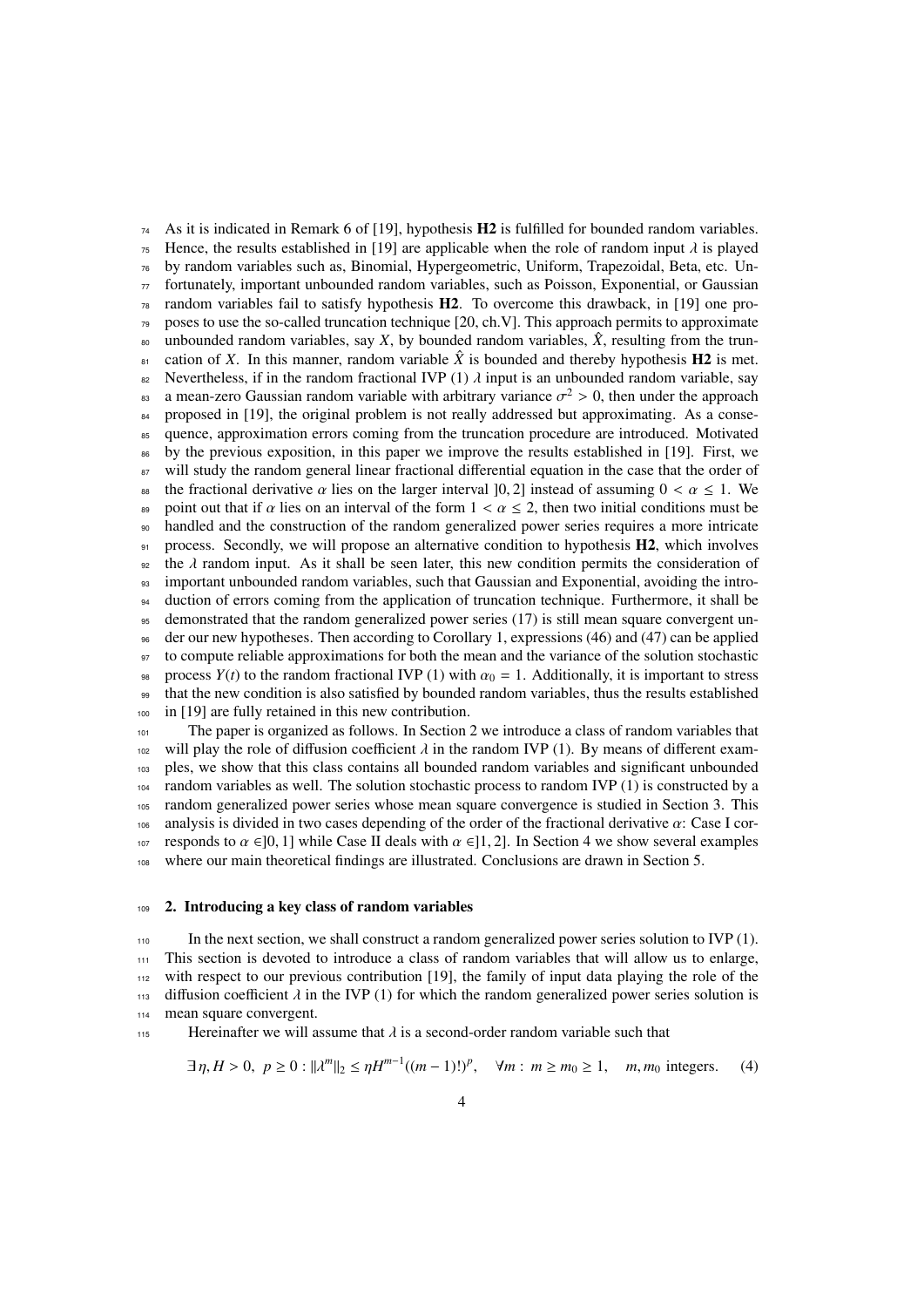The class of all random variables satisfying condition (4) will be denoted by  $\hat{\mathfrak{C}}$ . Observe that the <sup>117</sup> latter condition contains as a particular case condition (3), since it is obtained by taking  $p = 0$ and  $\eta = L/H > 0$  in (4), i.e.,  $\mathfrak{C} \subset \hat{\mathfrak{C}}$ . As a consequence, the results that will be presented in this contribution generalize the ones given in [19]. contribution generalize the ones given in [19].

 As it will be seen later, condition (4) is very useful to prove the mean square convergence of the random generalized power series to be constructed, however it may not be easy to check whether it is satisfied by specific families of random variables. This is the reason why we now introduce the following condition (5) that, in practice, is easier to check than (4) and, as it will 124 be shown below, it entails condition (4). Motivated by this fact, let us assume that  $\lambda$  is a second-<br>125 order random variable such that order random variable such that

$$
\exists p \ge 0: \frac{\left\| \lambda^{m+1} \right\|_{2}}{\| \lambda^{m} \|_{2}} = O(m^{p}), \quad \forall m: m \ge m_{0} \ge 1, \quad m, m_{0} \text{ integers},
$$
 (5)

126 where  $O(\cdot)$  denotes the Landau's symbol. By definition of  $O(\cdot)$ , condition (5) means

$$
\exists H, \ p \ge 0: \ \left\| \lambda^{m+1} \right\|_{2} \le H m^{p} \left\| \lambda^{m} \right\|_{2}, \quad \forall m: \ m \ge m_{0} \ge 1, \quad m, m_{0} \text{ integers.}
$$
 (6)

Observe that it is sufficient this inequality to be fulfilled for *m*<sub>0</sub> large enough. As  $\lambda \in L^2(\Omega)$ , <br>12/1|<sub>2</sub> <  $\pm \infty$  and let *n* be a finite positive number so that *n* > || λ||<sub>2</sub>. Without loss of generality

 $\|\lambda\|_2 < +\infty$  and let  $\eta$  be a finite positive number so that  $\eta \geq \|\lambda\|_2$ . Without loss of generality,<br>the prejuditor let us assume that  $m_0 - 1$ . Then using a recursive argument in (6) one gets

hereinafter let us assume that  $m_0 = 1$ . Then, using a recursive argument in (6) one gets

$$
||\lambda^{m+1}||_2 \leq Hm^p ||\lambda^m||_2
$$
  
\n
$$
\leq H^2(m(m-1))^p ||\lambda^{m-1}||_2
$$
  
\n
$$
\leq H^3(m(m-1)(m-2))^p ||\lambda^{m-2}||_2
$$
  
\n
$$
\vdots
$$
  
\n
$$
\leq \eta H^m(m!)^p, \quad \forall m \geq 1 \text{ integer.}
$$

130 Summarizing, condition  $(5)$  (or equivalently,  $(6)$ ) entails

 $\hat{H}2$ : The moments of random variable  $\lambda$  satisfy

$$
\exists \eta, H > 0, \ p \ge 0 : ||\lambda^m||_2 \le \eta H^{m-1}((m-1)!)^p, \quad \forall m \ge 1 \text{ integer}, \tag{7}
$$

132 being  $\eta \ge ||\lambda||_2$  finite. Now, we introduce important families of random variables satisfying<br>133 condition (5) (or equivalently (6)) and hence condition (7) too. It is important to highlight that condition (5) (or equivalently (6)) and hence condition (7) too. It is important to highlight that <sup>134</sup> such families correspond to both bounded and unbounded random variables.

135 **Example 1.** *Let*  $\lambda$  *be a bounded random variable. Then there exist real constants*  $l_1$  *and*  $l_2$  *with*<br>136  $l_1 < l_2$  such that  $\mathbb{P}(\{\omega \in \Omega : l_1(\omega) < \lambda(\omega) < l_2(\omega)\}\$  = 1. Observe that clearly  $\lambda$  is a second-orde 136 *l*<sub>1</sub> < *l*<sub>2</sub> *such that*  $\mathbb{P}[\{\omega \in \Omega : l_1(\omega) < \lambda(\omega) \le l_2(\omega)\}] = 1$ . Observe that clearly  $\lambda$  is a second-order<br>137 random variable, i.e.  $\lambda \in L^2(\Omega)$ . Let us assume, without loss of generality, that  $\lambda$  is an abs *random variable, i.e.*  $\lambda \in L^2(\Omega)$ *. Let us assume, without loss of generality, that*  $\lambda$  *is an absolutely*<br>continuous random variable being  $f_1(\lambda)$  its probability density function. If  $\hat{l}$  = may [1, [1, [1,] [2,] *continuous random variable being*  $f_\lambda(\lambda)$  *its probability density function. If*  $\hat{l} = \max\{1, |l_1|, |l_2|\} \ge$ <br>1. *then* 1. *then* 

$$
\|\lambda^m\|_2 = \left(\mathbb{E}\left[\lambda^{2m}\right]\right)^{1/2} = \left(\int_{l_1}^{l_2} \lambda^{2m} f_\lambda(\lambda) \, d\lambda\right)^{1/2} \leq \hat{l}^m \left(\int_{l_1}^{l_2} f_\lambda(\lambda) \, d\lambda\right)^{1/2} = \hat{l}^m,\tag{8}
$$

*where in the last step we have applied that*  $\int_{l_1}^{l_2} f_{\lambda}(\lambda) d\lambda = 1$  *since*  $f_{\lambda}(\lambda)$  *is a probability density*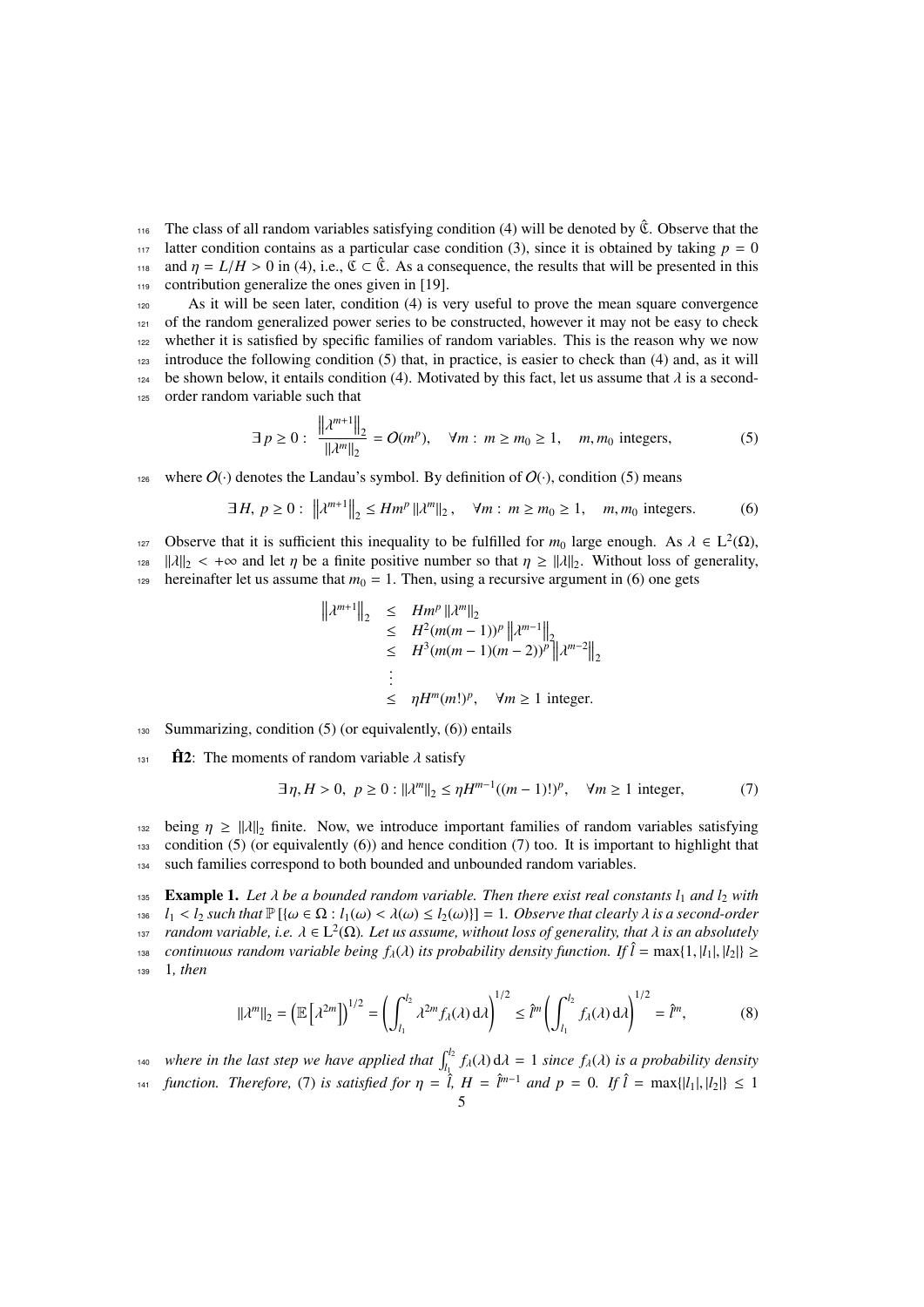- *instead, it is clear that*  $\|\lambda^m\|_2 \le 1$  *and taking*  $\eta = H = 1$  *and*  $p = 0$ *, condition* (7) *also holds.*<br>*in* The previous reasoning is also valid if  $\lambda$  is a discrete random variable. As a consequence, any
- <sup>143</sup> *The previous reasoning is also valid if* λ *is a discrete random variable. As a consequence, any*
- <sup>144</sup> *truncated random variable as well as important bounded random variables such as Binomial,*
- <sup>145</sup> *Hypergeometric, Uniform, Beta, Triangular, etc., satisfy condition* (7)*.*
- **Example 2.** Let  $\lambda$  be a Gaussian random variable with zero mean,  $\mu = 0$ , and arbitrary finite<br>that variance,  $\sigma^2 > 0$ , i.e.  $\lambda \sim N(0; \sigma^2)$ . Hence,  $\lambda \in L^2(\Omega)$ . It is known that (see [21], for instance)
- *variance,*  $\sigma^2 > 0$ , *i.e.*  $\lambda \sim N(0; \sigma^2)$ *. Hence,*  $\lambda \in L^2(\Omega)$ *. It is known that (see [21], for instance)*

$$
\mathbb{E}\left[\lambda^{n}\right] = \begin{cases} \frac{n!}{2^{\frac{n}{2}}\left(\frac{n}{2}\right)!} \sigma^{n} & \text{if } n \text{ is even,} \\ 0 & \text{if } n \text{ is odd,} \end{cases}
$$
(9)

<sup>148</sup> *then, by the definition of the 2-norm (see* (2)*) one gets*

$$
\frac{\left\|\lambda^{m+1}\right\|_{2}}{\left\|\lambda^{m}\right\|_{2}} = \frac{\left(\mathbb{E}\left[\lambda^{2(m+1)}\right]\right)^{1/2}}{\left(\mathbb{E}\left[\lambda^{2m}\right]\right)^{1/2}} = \sigma\sqrt{\frac{(2m+2)(2m+1)}{2(m+1)}} = O(m^{1/2}).\tag{10}
$$

- 149 *Therefore, condition* (5) is satisfied for  $p = 1/2$ . Following the reasoning exhibited to deduce<br>  $\frac{1}{2}$  condition (7) it is straightforward to derive that this condition is fulfilled for  $H = \sigma \sqrt{2}$ ,  $p = 1/2$
- *condition* (7)*, it is straightforward to derive that this condition is fulfilled for H* =  $\sigma \sqrt{2}$ *, p* = 1/2<br>*it and n* =  $\sigma$  > 0 151 *and*  $\eta = \sigma > 0$ .
- **Example 3.** *Let*  $λ$  *be an Exponential random variable of parameter,*  $ν > 0$ *, i.e.*  $λ ~ Exp(ν)$ *. Hence,*  $λ ∈ L<sup>2</sup>(Ω)$ *. It is known that (see [211, for instance) Hence,*  $\lambda \in L^2(\Omega)$ *. It is known that (see [21], for instance)*

$$
\mathbb{E}\left[\lambda^{m}\right] = \frac{m!}{\nu^{m}}, \quad m \ge 0,
$$
\n(11)

<sup>154</sup> *then*

$$
\frac{\left\|\lambda^{m+1}\right\|_{2}}{\left\|\lambda^{m}\right\|_{2}} = \frac{\left(\mathbb{E}\left[\lambda^{2(m+1)}\right]\right)^{1/2}}{\left(\mathbb{E}\left[\lambda^{2m}\right]\right)^{1/2}} = \frac{1}{\nu}\sqrt{(2m+2)(2m+1)} = O(m). \tag{12}
$$

- 155 *Therefore, condition* (5) *is satisfied for*  $p = 1$ *. Moreover, condition* (7) *holds for*  $H = 2/v$ *,*  $p = 1$ <br> $\leq$   $p = 4$  $_{156}$  *and*  $\eta = \sqrt{2}/\nu > 0$ .
- 157 **Example 4.** *Let*  $λ$  *be a Weibull random variable of parameters*  $a > 0$  *and*  $b > 0$ *, <i>i.e.*  $λ \sim$  *We(a; b). It is known that (see [21], for instance)*
- $We (a; b)$ *. It is known that (see [21], for instance)*

$$
\mathbb{E}[\lambda^m] = a^m \Gamma\left(1 + \frac{m}{b}\right), \quad m \ge 0,
$$
\n(13)

<sup>159</sup> *being* Γ(·) *the classical gamma function. Using the definition of the 2-norm and* (13)*, one gets*

$$
\frac{\left\|\lambda^{m+1}\right\|_{2}}{\left\|\lambda^{m}\right\|_{2}} = \frac{\left(\mathbb{E}\left[\lambda^{2(m+1)}\right]\right)^{1/2}}{\left(\mathbb{E}\left[\lambda^{2m}\right]\right)^{1/2}} = a \sqrt{\frac{\Gamma\left(1 + \frac{2m+2}{b}\right)}{\Gamma\left(1 + \frac{2m}{b}\right)}}.
$$
\n(14)

160 *As condition* (5) *must be satisfied for*  $m \ge m_0 \ge 1$  *integer, then taking*  $m_0$  *large enough and using* <sup>161</sup> *Stirling's formula* √

$$
\Gamma(x+1) \approx x^x e^{-x} \sqrt{2\pi x}, \quad x \to +\infty,
$$
\n(15)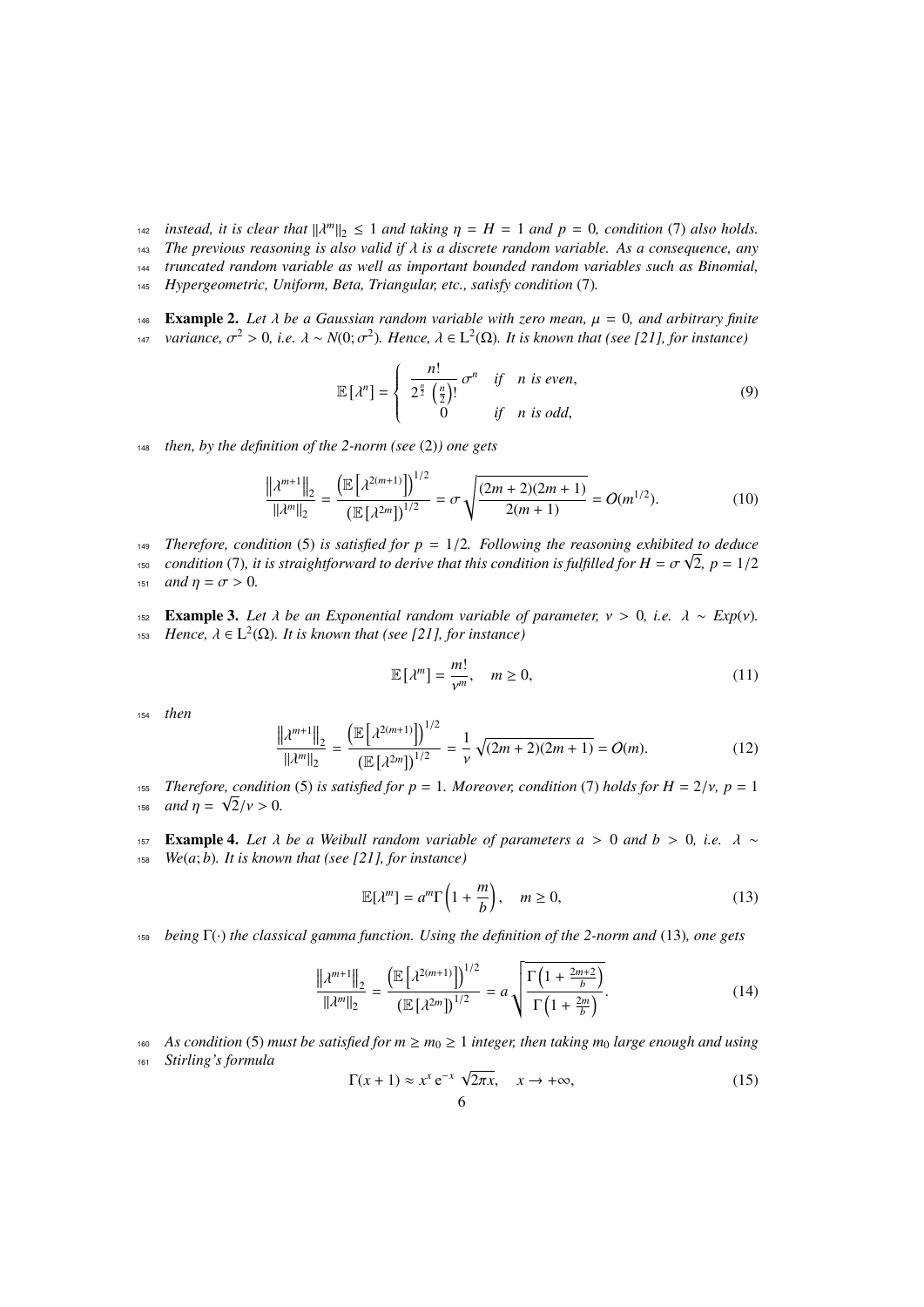<sup>162</sup> *one obtains the following asymptotic relationship*

$$
\frac{\Gamma\left(1+\frac{2(m+1)}{b}\right)}{\Gamma\left(1+\frac{2m}{b}\right)} \approx \frac{\left(\frac{2(m+1)}{b}\right)^{\frac{2(m+1)}{b}} e^{-\frac{2(m+1)}{b}} \sqrt{2\pi \frac{2(m+1)}{b}}}{\left(\frac{2m}{b}\right)^{\frac{2m}{b}} e^{-\frac{2m}{b}} \sqrt{2\pi \frac{2m}{b}}} \approx \left(\frac{m+1}{m}\right)^{\frac{2m}{b}} \left(\frac{2(m+1)}{b}\right)^{\frac{2}{b}} e^{-\frac{2}{b}} \sqrt{\frac{m+1}{m}} \approx \left(\frac{2m}{b}\right)^{\frac{2}{b}},\tag{16}
$$

 $\frac{1}{2}$  *m bere in the last step we have used that*  $\left(\frac{m+1}{m}\right)^{\frac{2m}{b}} \stackrel{m\to+\infty}{\longrightarrow} e^{\frac{2}{b}}$ *. Then, substituting* (16) *in* (14) *one* <sup>164</sup> *deduces*

$$
\frac{\left\|\lambda^{m+1}\right\|_2}{\|\lambda^m\|_2} \approx a \sqrt{\left(\frac{2m}{b}\right)^{2/b}} = O\left(m^{\frac{1}{b}}\right).
$$

<sup>165</sup> *As a consequence,*  $λ ∼ We(a; b)$  *satisfies condition* (5) *for*  $p = 1/b > 0$  *and also, condition* (7) <sup>166</sup> *and* (6) *are satisfied taking*  $H = a(2/b)^{1/b}$  *and*  $\eta = a\sqrt{\Gamma(1+2/b)}$ *.* 

## 167 3. Mean square convergence of the random generalized power series solution

 This section is devoted to construct a random generalized power series solution to the IVP (1) and then proving its mean square convergence. Finally, we will give closed-form expressions for the approximations of the mean, the variance and the covariance functions of the solution 171 stochastic process.

172 The analysis will be split in two cases: Case I corresponding to  $0 < \alpha \le 1$  and Case II corre-<br>173 sponding to  $1 < \alpha < 2$ . The former is strongly related to the results established in [19], hence it 173 sponding to  $1 < \alpha \le 2$ . The former is strongly related to the results established in [19], hence it 174 will be discussed taking advantage of such previous findings. In particular, as the representation will be discussed taking advantage of such previous findings. In particular, as the representation <sup>175</sup> of the solution stochastic process is just the one shown in [19], here we will focus on the analysis of the mean square convergence assuming that the diffusion coefficient  $\lambda$  satisfies condition  $\bf{H2}^{\prime}$  (see expression (3)). As Case II involves the two random (see expression (4)) instead of  $H2$  (see expression (3)). As Case II involves the two random 178 variables  $\beta_0$  and  $\beta_1$  through initial conditions, it will be assumed the following hypothesis:

 $\hat{\mathbf{H}}$  1: Inputs  $\beta_0, \beta_1, \gamma$  and  $\lambda$  are (mutually) independent second-order random variables,

<sup>180</sup> instead of H1. As it shall be seen later, the study of Case II will require further analysis.

181 *3.1. Case I:*  $0 < \alpha \le 1$ <br>In accordance with

In accordance with [19], it is known that the solution stochastic process to the random frac-183 tional IVP (1)  $0 < \alpha \le 1$  is given by

$$
Y(t) = \sum_{m=0}^{+\infty} \frac{\lambda^m \beta_0}{\Gamma(\alpha m + 1)} t^{\alpha m} + \sum_{m=1}^{+\infty} \frac{\lambda^{m-1} \gamma}{\Gamma(\alpha m + 1)} t^{\alpha m}.
$$
 (17)

<sup>184</sup> In this section we will establish sufficient conditions in order to guarantee the mean square con-185 vergence of this random generalized power series assuming that input data  $\beta_0$ ,  $\gamma$  and  $\lambda$  satisfy<br>the hypotheses **H1** and  $\hat{H}$ 2. This will be done just for the first series in (17) since the proof for the hypotheses  $H1$  and  $\hat{H2}$ . This will be done just for the first series in (17), since the proof for the 187 second series can be done analogously.

188 Let us observe that for  $0 < \alpha \le 1$  and  $t > 0$  one gets

$$
\left\|\frac{\lambda^m \beta_0}{\Gamma(\alpha m+1)}t^{\alpha m}\right\|_2 = \frac{\|\lambda^m\|_2 \|\beta_0\|_2}{\Gamma(\alpha m+1)}t^{\alpha m} \le \frac{\eta H^{m-1}((m-1)!)^p \|\beta_0\|_2}{\Gamma(\alpha m+1)}t^{\alpha m} =: \delta_m(t),
$$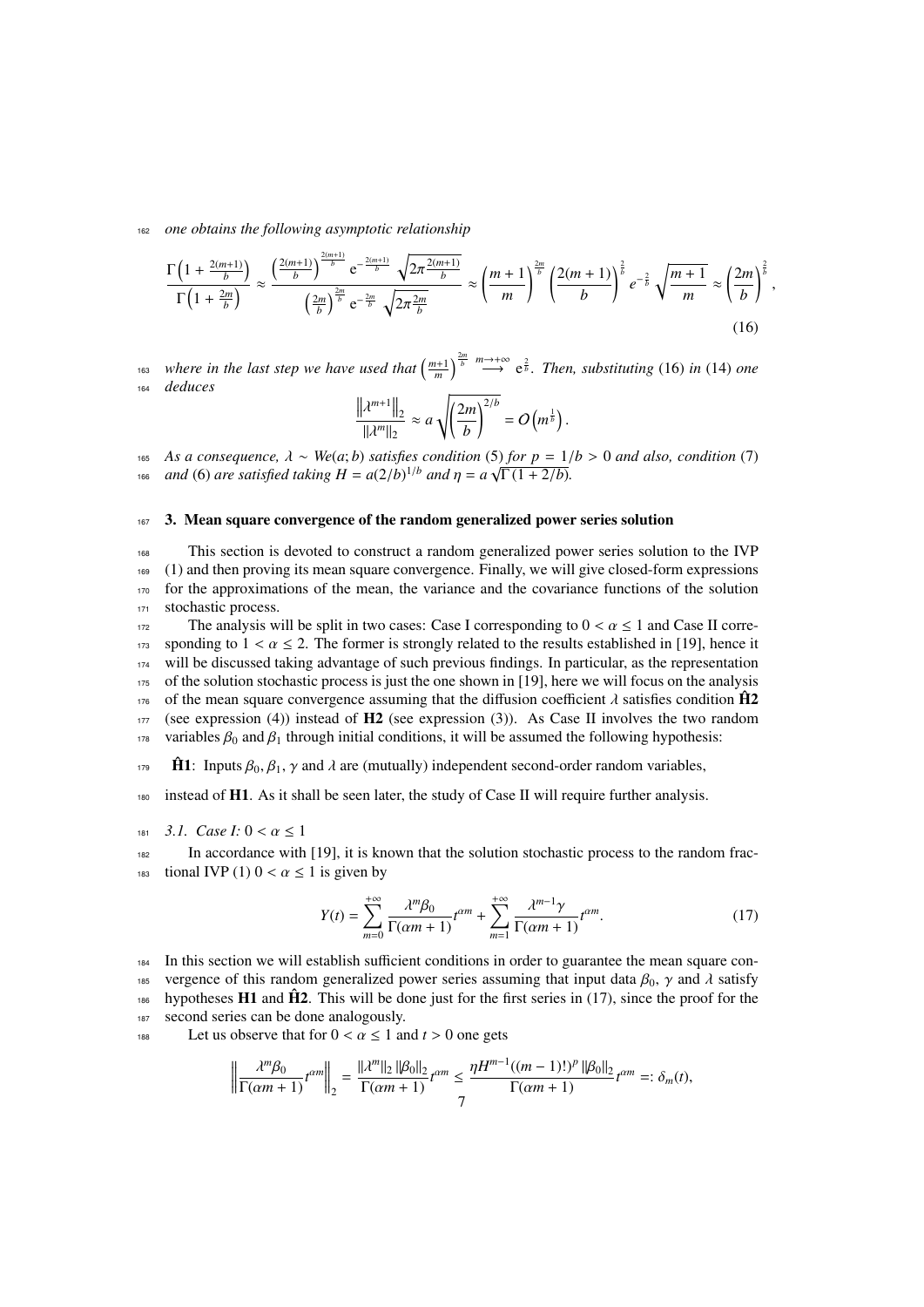- where probabilistic independence between random variables  $\lambda^m$  and  $\beta_0$  (justified by hypothesis<br>**H1** and Propostion 2 of [19] see also [22, p.92]) and hypothesis **H2** have been applied. Down
- $_{190}$  H1 and Propostion 2 of [19], see also [22, p.92]) and hypothesis  $\hat{H}2$  have been applied. Down
- $191$  below, we obtain sufficient conditions for the mean square absolute convergence of first series in
- <sup>192</sup> (17) using the D'Alembert or ratio test

*m*→+∞

$$
\lim_{m \to +\infty} \frac{\delta_{m+1}(t)}{\delta_m(t)} = H t^{\alpha} \lim_{m \to +\infty} \left( m^p \frac{\Gamma(\alpha m + 1)}{\Gamma(\alpha (m + 1) + 1)} \right)
$$
  
=  $H \left( \frac{t}{\alpha} \right)^{\alpha} \lim_{m \to +\infty} \frac{m^p}{(m + 1)^{\alpha}}$   
=  $\begin{cases} 0 & \text{if } 0 \le p < \alpha, \forall t > 0, \\ H \left( \frac{t}{\alpha} \right)^{\alpha} & \text{if } 0 \le p = \alpha, \forall t > 0. \end{cases}$ 

<sup>193</sup> Observe that in the second earlier step we have used the Stirling's formula (15) to conclude

$$
\lim_{m\to+\infty}\frac{\Gamma(\alpha m+1)}{\Gamma(\alpha (m+1)+1)}=\lim_{m\to+\infty}\frac{(\alpha m)^{\alpha m}\,\mathrm{e}^{-\alpha m}\,\sqrt{2\pi\alpha m}}{(\alpha (m+1))^{\alpha (m+1)}\,\mathrm{e}^{-\alpha (m+1)}\,\sqrt{2\pi\alpha (m+1)}}=\frac{1}{\alpha^{\alpha}}\lim_{m\to+\infty}\frac{1}{(m+1)^{\alpha}}.
$$

<sup>194</sup> As a consequence of the previous development together with Corollary 1, the following result <sup>195</sup> has been established

**196 Theorem 1.** Let us consider the random fractional IVP (1) with  $0 < \alpha \le 1$  and assume that the inputs data  $\beta_0$ ,  $\gamma$  and  $\lambda$  are random variables satisfying hypotheses **H1** and  $\hat{\mathbf{H}}\mathbf{2}$ . If  $p \ge 0$  and *isi inputs data*  $\beta_0$ ,  $\gamma$  *and*  $\lambda$  *are random variables satisfying hypotheses* **H1** *and*  $\hat{\mathbf{H}}\mathbf{2}$ *. If*  $p \ge 0$  *and*  $\alpha \in ]0, 1]$  *are so that*  $p < \alpha$ *, then the random generalized power series*  $Y(t)$  198  $\alpha$  ∈]0, 1] *are so that*  $p < \alpha$ , *then the random generalized power series Y(t) given by* (17) *is a*<br>199 mean sauare solution to the *IVP* (1) for all  $t > 0$ . While, if  $p = \alpha$ , then *Y*(t) is a mean sauare *n*<sub>99</sub> *mean square solution to the IVP* (1) *for all*  $t \ge 0$ *. While, if*  $p = \alpha$ *, then Y(t) is a mean square*  $\alpha$  *solution to the IVP* (1) *over the domain*  $t : 0 \le t \le \alpha/H^{\frac{1}{\alpha}}$ *. Furthermore, the approximations solution to the IVP* (1) *over the domain*  $t : 0 \le t < \alpha/H^{\frac{1}{\alpha}}$ . Furthermore, the approximations of the mean and the variance (or standard deviation) given by (46) and (47) (see Appendix I) <sup>201</sup> *of the mean and the variance (or standard deviation) given by* (46) *and* (47) *(see Appendix I),* <sup>202</sup> *respectively, will also converge at least over the domains previously specified for the mean square* <sup>203</sup> *convergence.*

**204 Remark 1.** The rigorous construction of solution stochastic process (17) would require to check <sup>205</sup> some technical hypotheses. This analysis has been omitted here because it follows an analogous above development to one exhibited in [19], but using the new hypothesis  $\hat{H}2$  for  $\lambda$  instead of H2.

 $207$  **Remark 2.** The above result provides sufficient conditions to guarantee the mean square con-<sup>208</sup> vergence of the random generalized power series solution (17) to the random fractional IVP (1) <sup>209</sup> assuming mild hypotheses that include a wide range of random variables, namely all bounded <sup>210</sup> random variables and significant unbounded random variables such as Gaussian and Weibull, <sup>211</sup> for instance. It is interesting to observe that our mean square convergence analysis depends on 212 parameter *p* associated to the diffusion random variable  $\lambda$  (see expression (7)) and on the order  $\alpha$  of the fractional derivative  $\alpha \in [0, 1]$ . In The 1 we have shown that the random generalized nower 213 of the fractional derivative  $\alpha \in ]0, 1]$ . In Th. 1 we have shown that the random generalized power<br>214 series (17) is mean square unconditionally convergent for all  $t \ge 0$  provided  $p < \alpha$ , while the do-214 series (17) is mean square unconditionally convergent for all *t* ≥ 0 provided *p* < *α*, while the do-<br>215 main of mean square convergence becomes smaller when *p* = *α*, specifically *t* : 0 < *t* < *α*/*H*<sup> $\frac{1}{$ main of mean square convergence becomes smaller when  $p = \alpha$ , specifically  $t : 0 \le t < \alpha/H_{\alpha}^{\frac{1}{\alpha}}$ .<br>Thus in this latter case the domain depends on both the constant *H* associated to hypothesis **H**2 Thus, in this latter case the domain depends on both the constant *H* associated to hypothesis  $\hat{H}2$ 217 (see expression (7)) and on the order of the fractional derivative  $\alpha \in ]0, 1]$ . This issue will be analyzed deeper throughout the examples exhibited in the next section. analyzed deeper throughout the examples exhibited in the next section.

219 *3.2. Case II:*  $1 < \alpha \le 2$ <br>220 This section is devo

This section is devoted to construct a solution stochastic process to random IVP (1) when  $221 \le \alpha \le 2$ . This solution is then constructed by means of a random generalized power series.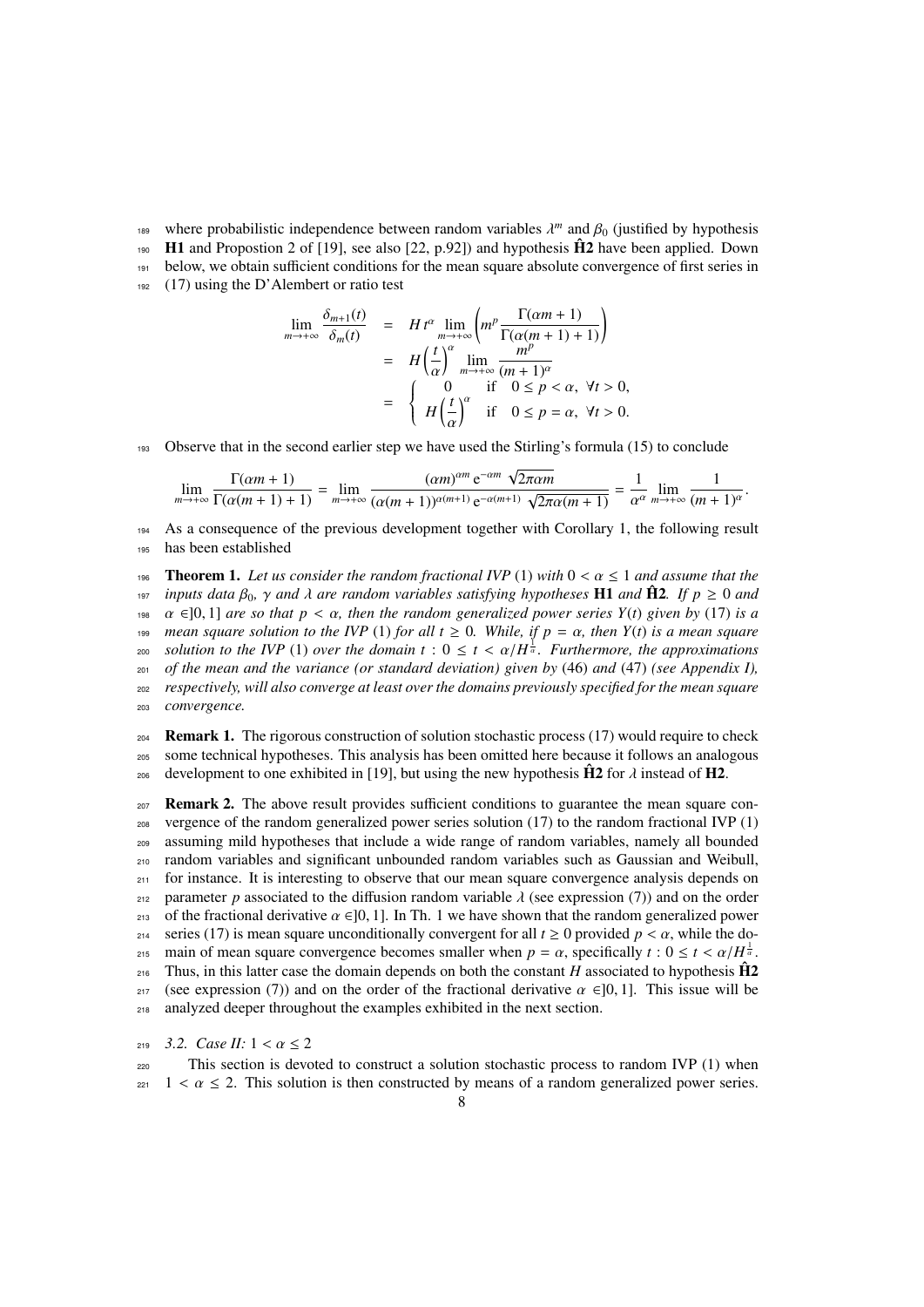<sup>222</sup> We will prove the mean square convergence of this series under mild conditions. Finally, we <sup>223</sup> will provide approximations of the mean, the variance, the covariance and the cross-covariance <sup>224</sup> function of the solution stochastic process.

<sub>225</sub> The solution stochastic process will be sought by combining the random Fröbenius method <sup>226</sup> and a mean square chain rule for differentiating second-order stochastic processes, that has been  $_{227}$  recently established by the authors [23]. As our subsequent development follows in broad outline <sup>228</sup> that of ideas exhibited in [19], it will be presented in a direct manner. The solution stochastic  $229$  process  $Y(t)$  will be constructed in the following form

$$
Y(t) = Y_1(t) + Y_2(t), \qquad \begin{cases} Y_1(t) = \sum_{m \geq 0} X_m t^{\alpha m}, \\ Y_2(t) = \sum_{m \geq 0} Y_m t^{\alpha m+1}. \end{cases}
$$
(18)

230 In order to apply Fröbenius method, first we need to obtain the mean square Caputo derivative s<sub>231</sub> of order α to *Y*<sub>1</sub>(*t*) and *Y*<sub>2</sub>(*t*). To this end, we define  $\hat{Y}_1(t) = \sum_{m\ge0} X_m t^m$ , hence *Y*<sub>1</sub>(*t*) =  $\hat{Y}_1(t^a)$ . 232 According to [19], the random mean square Caputo derivative is given by

$$
\left({}^C D_{0^+}^\alpha Y_1\right)(t) = \left({}^C D_{0^+}^\alpha \hat{Y}_1\right)(t^\alpha) = \left(J_{0^+}^{2-\alpha} Z\right)(t), \qquad 1 < \alpha \le 2,
$$

where  $Z(t) = (\hat{Y}_1(t^{\alpha}))$ . To compute  $Z(t)$ , we will apply twice the mean square chain rule [23, Th. 2.1.] with the following identification:  $Y(t) \equiv \hat{Y}_1(t)$  and  $g(t) = t^{\alpha}$ . To legitimate this step, we need to assume that taking the second-order stochastic processes  $\hat{Y}_1(t)$  and  $\hat{Y}'_1$ <sup>235</sup> we need to assume that taking the second-order stochastic processes  $\hat{Y}_1(t)$  and  $\hat{Y}_1(t)$  satisfy the  $_{236}$  following conditions C1-C4 (observe that  $g(t)$  satisfies the hypotheses of [23, Th. 2.1.]):

237 **C1:**  $\hat{Y}_1(t)$  is mean square differentiable at  $v = t^{\alpha}$ . Moreover,

$$
\hat{Y}'_1(t^{\alpha}) = \sum_{m \ge 1} m X_m t^{\alpha(m-1)}.
$$
\n(19)

**C2:**  $\hat{Y}_1'(t)$  is a mean square differentiable at  $v = t^{\alpha}$ . Moreover,

$$
\hat{Y}_1''(t^{\alpha}) = \sum_{m \ge 2} m(m-1) X_m t^{\alpha(m-2)}.
$$
\n(20)

**C3:**  $\frac{d\hat{Y}_1(v)}{dv}$  is mean square continuous on  $v \in ]0, +\infty[$ .

240 **C4**:  $\frac{d^2 \hat{Y}_1(v)}{d^2 v}$  is mean square continuous on  $v \in ]0, +\infty[$ .

In that case

$$
Z(t) = [(\hat{Y}_1(t^{\alpha}))']' = [\alpha t^{\alpha-1} \hat{Y}_1'(v)|_{v=t^{\alpha}}]'
$$
  
\n
$$
= \alpha(\alpha - 1)t^{\alpha-2} \hat{Y}_1'(v)|_{v=t^{\alpha}} + \alpha t^{\alpha-1} \alpha t^{\alpha-1} \hat{Y}_1''(v)|_{v=t^{\alpha}}
$$
  
\n
$$
= \alpha(\alpha - 1)t^{\alpha-2} \hat{Y}_1'(v)|_{v=t^{\alpha}} + \alpha^2 t^{2\alpha-2} \hat{Y}_1''(v)|_{v=t^{\alpha}}
$$
  
\n
$$
= \alpha(\alpha - 1) \sum_{m\geq 0} (m + 1) X_{m+1} t^{\alpha(m+1)-2} + \alpha^2 \sum_{m\geq 0} (m + 2)(m + 1) X_{m+2} t^{\alpha(m+2)-2}.
$$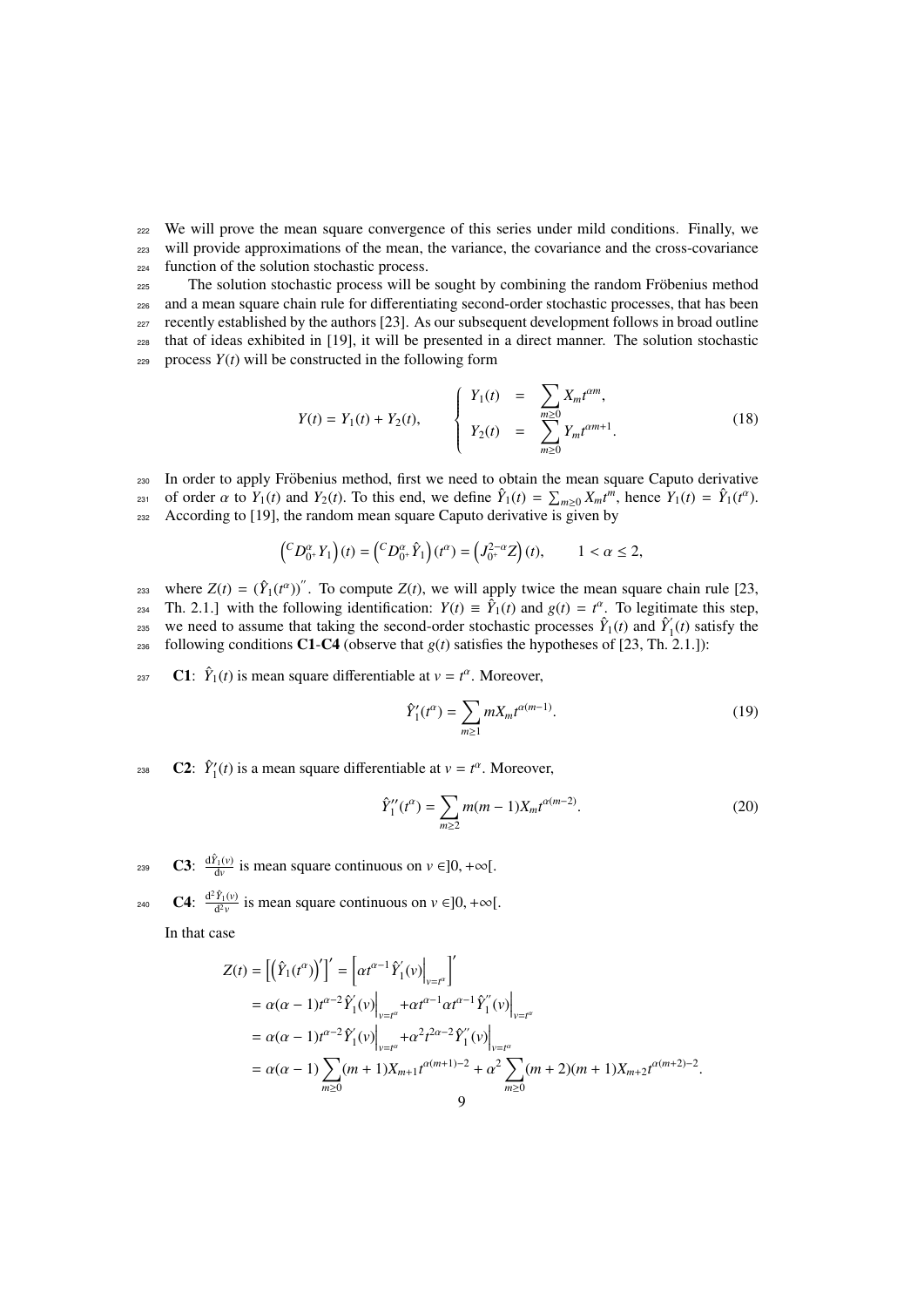- <sup>241</sup> Observe that, we have applied Property (4.126) of [3, p.96] to compute the mean square derivative of the product of the deterministic function  $\alpha t^{\alpha-1}$  and the second-order stochastic process  $\hat{Y}_1$ <sup>242</sup> of the product of the deterministic function  $\alpha t^{\alpha-1}$  and the second-order stochastic process  $Y_1(t^{\alpha})$ . In order to legitimate the computation of the mean square Caputo derivative  $\left({}^C D_{0^+}^\alpha Y_1\right)(t)$ , we <sup>244</sup> further assume that the following conditions
- 245 **C5**: The random generalized power series  $\sum_{m\geq 0} (m+1)X_{m+1}t^{\alpha(m+1)-2}$  is mean square uniformly <sup>246</sup> convergent on  $t > 0$ ,
- 247 **C6**: The random generalized power series  $\sum_{m\geq 0} (m+2)(m+1)X_{m+2}t^{\alpha(m+2)-2}$  is mean square  $_{248}$  uniformly convergent on  $t > 0$ ,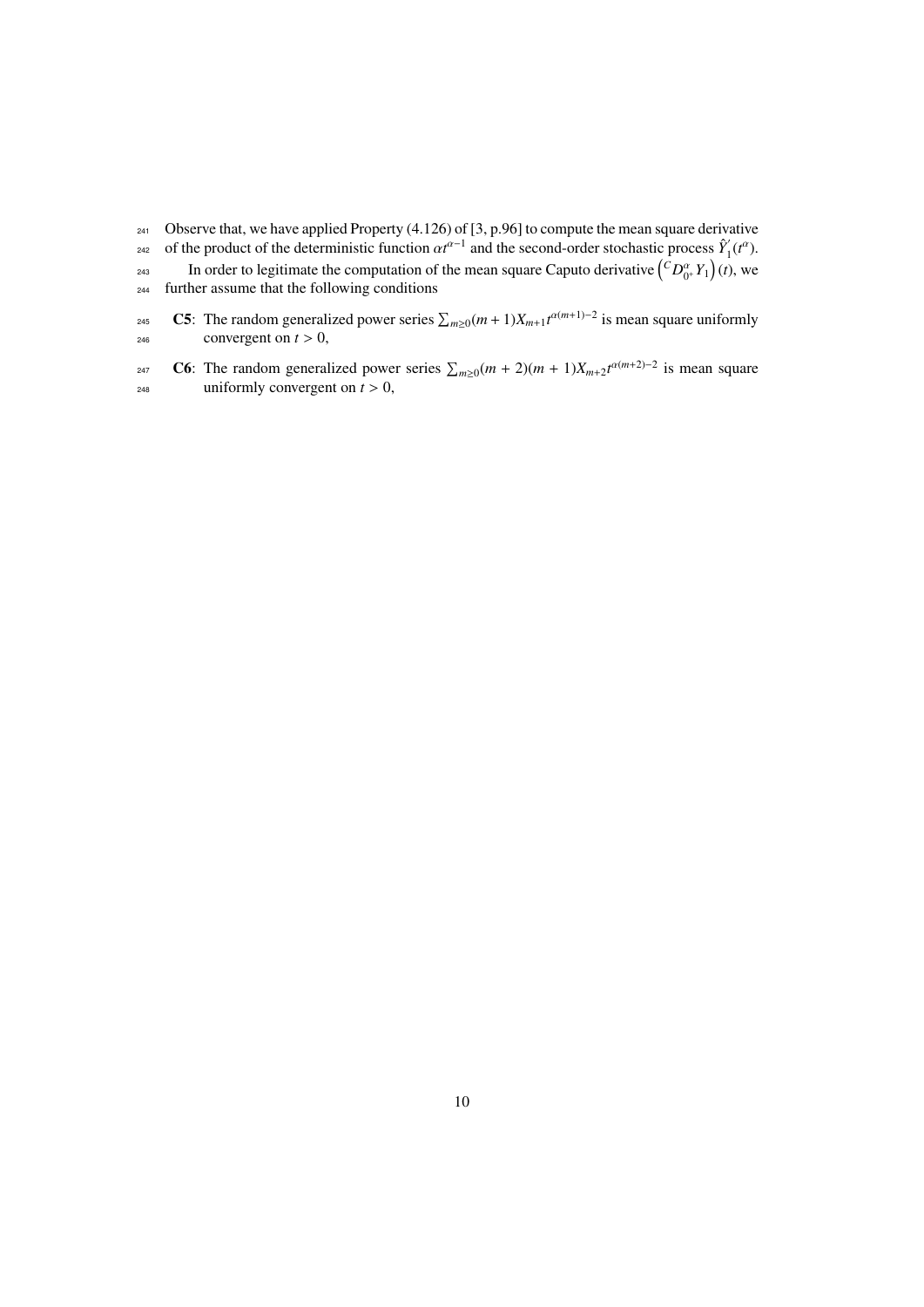<sup>249</sup> hold. Then,

$$
(^{C}D_{0}^{\alpha}, Y_{1})(t) = (J_{0}^{2-\alpha}Z)(t)
$$
\n
$$
= J_{0}^{2-\alpha} \left( \alpha(\alpha - 1) \sum_{m\geq 0} (m + 1)X_{m+1}t^{\alpha(m+1)-2} + \alpha^{2} \sum_{m\geq 0} (m + 2)(m + 1)X_{m+2}t^{\alpha(m+2)-2} \right)
$$
\n
$$
= \alpha(\alpha - 1) \sum_{m\geq 0} (m + 1)X_{m+1} J_{0}^{2-\alpha} \left( t^{\alpha(m+1)-2} \right) + \alpha^{2} \sum_{m\geq 0} (m + 2)(m + 1)X_{m+2} J_{0}^{2-\alpha} \left( t^{\alpha(m+2)-2} \right)
$$
\n
$$
= \alpha(\alpha - 1) \sum_{m\geq 0} (m + 1)X_{m+1} \left( \frac{1}{\Gamma(2-\alpha)} \int_{0}^{t} (t-u)^{1-\alpha} u^{\alpha(m+1)-2} du \right)
$$
\n
$$
+ \alpha^{2} \sum_{m\geq 0} (m + 2)(m + 1) \sum_{m\geq 1} \left( \frac{1}{\Gamma(2-\alpha)} \int_{0}^{t} (t-u)^{1-\alpha} u^{\alpha(m+2)-2} du \right)
$$
\n
$$
= \alpha(\alpha - 1) \sum_{m\geq 0} (m + 1) \frac{\Gamma(\alpha(m + 1) - 1)}{\Gamma(\alpha m + 1)} X_{m+1} t^{am}
$$
\n
$$
+ \alpha^{2} \sum_{m\geq 0} (m + 2)(m + 1) \frac{\Gamma(\alpha(m + 2) - 1)}{\Gamma(\alpha(m + 1) + 1)} X_{m+2} t^{\alpha(m+1)}
$$
\n
$$
= \alpha(\alpha - 1) \Gamma(\alpha - 1)X_{1} + \sum_{m\geq 1} \alpha(\alpha - 1)(m + 1) \frac{\Gamma(\alpha(m + 1) - 1)}{\Gamma(\alpha m + 1)} X_{m+1} t^{am}
$$
\n
$$
+ \alpha^{2} \sum_{m\geq 0} (m + 2)(m + 1) \frac{\Gamma(\alpha(m + 2) - 1)}{\Gamma(\alpha(m + 1) + 1)} X_{m+2} t^{\alpha(m+1)}
$$
\n $$ 

where we have used the reproductive property of gamma function,  $\Gamma(\gamma + 1) = \gamma \Gamma(\gamma)$ ,  $\gamma > 0$ .<br>Now, we compute the random mean square Caputo derivative of *Y*<sub>2</sub>(*t*). Note that by the definition of mean square Caputo derivative (see [19]) one gets

$$
\left({}^C D^\alpha_{0^+} Y_2\right)(t) = \left(J^{2-\alpha}_{0^+} Y_2''\right)(t) = \left(J^{2-\alpha}_{0^+} (Y_2')'\right)(t) = \left({}^C D^{\alpha-1}_{0^+} Y_2'\right)(t).
$$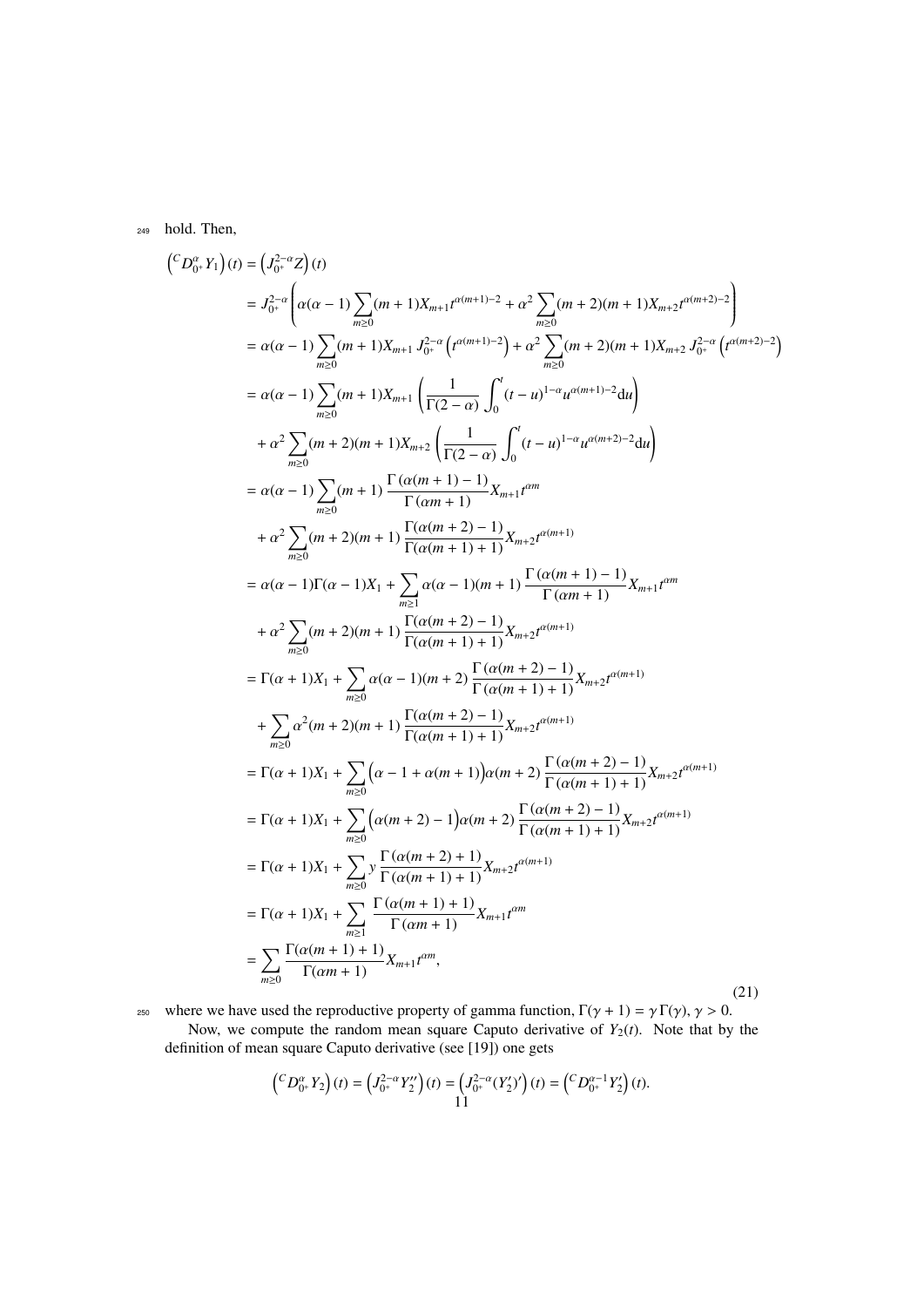As  $1 < \alpha \le 2$ , and  $Y_2'(t) = \sum_{m\ge0} (\alpha m + 1) Y_m t^{\alpha m}$ , we can recast  $\hat{\alpha} = \alpha - 1 \in ]0, 1]$ ,  $\hat{Y}_m = (\alpha m + 1) Y_m$ <br>and compute the random mean square Caputo derivative of order  $\hat{\alpha}$  of  $\sum_{n=1}^{\infty} \hat{X}_n \hat{\alpha}^m$ . Using the and compute the random mean square Caputo derivative of order  $\hat{\alpha}$  of  $\sum_{m\geq 0} \hat{Y}_m t^{\alpha m}$ . Using the same aroument shown in [19] (see expression (25)) one obtains <sup>253</sup> same argument shown in [19] (see expression (25)) one obtains

$$
\left({}^{C}D_{0^+}^{\alpha}Y_2\right)(t) = \sum_{m\geq 0} Y_{m+1} \frac{\Gamma(\alpha(m+1)+2)}{\Gamma(\alpha m+2)} t^{\alpha m+1}.
$$
 (22)

<sup>254</sup> Once we have obtained the mean square Caputo derivative of both series given in (18), we need <sup>255</sup> to compute their coefficients  $X_m$  and  $Y_m$ . This can be done by substituting the expressions of <sup>256</sup> the Caputo derivative of  $Y_1(t)$  and  $Y_2(t)$ , given by (21) and (22), respectively, in random IVP (1) taking into account that  $\left(CD_{0^+}^{\alpha}Y\right)(t) = \left(CD_{0^+}^{\alpha}Y_1\right)(t) + \left(CD_{0^+}^{\alpha}Y_2\right)(t)$ . This yields

$$
\sum_{m\geq 0} \frac{\Gamma(\alpha(m+1)+1)}{\Gamma(\alpha m+1)} X_{m+1} t^{\alpha m} - \lambda \sum_{m\geq 0} X_m t^{\alpha m} + \sum_{m\geq 0} \frac{\Gamma(\alpha(m+1)+2)}{\Gamma(\alpha m+2)} Y_{m+1} t^{\alpha m+1} - \lambda \sum_{m\geq 0} Y_m t^{\alpha m+1} = \gamma,
$$
\n(23)

<sup>258</sup> thus

$$
\Gamma(\alpha+1)X_1 - \lambda X_0 + \sum_{m \ge 1} \left( \frac{\Gamma(\alpha(m+1)+1)}{\Gamma(\alpha m+1)} X_{m+1} - \lambda X_m \right) t^{\alpha m} + \sum_{m \ge 0} \left( \frac{\Gamma(\alpha(m+1)+2)}{\Gamma(\alpha m+2)} Y_{m+1} - \lambda Y_m \right) t^{\alpha m+1} = \gamma.
$$
\n(24)

<sup>259</sup> If the following recurrences for coefficients *X<sup>m</sup>*

$$
X_1 = \frac{\lambda X_0 + \gamma}{\Gamma(\alpha + 1)}, \quad X_{m+1} = \frac{\lambda \Gamma(\alpha m + 1)}{\Gamma(\alpha(m + 1) + 1)} X_m, \qquad m \ge 1,
$$
\n
$$
(25)
$$

<sup>260</sup> and *Y<sup>m</sup>*

$$
Y_{m+1} = \frac{\lambda \Gamma(\alpha m + 2)}{\Gamma(\alpha(m+1) + 2)} Y_m, \quad m \ge 0
$$
\n
$$
(26)
$$

are satisfied, then it is guaranteed that the relationship (24) hold. Taking into account the initial conditions  $Y(0) = X_0 = \beta_0$  and  $Y'(0) = Y_0 = \beta_1$ , and using recurrences (25) and (26) one gets

$$
X_m = \frac{\lambda^m \beta_0 + \lambda^{m-1} \gamma}{\Gamma(\alpha m + 1)}, \qquad Y_m = \frac{\lambda^m \beta_1}{\Gamma(\alpha m + 2)}, \qquad m \ge 1.
$$

261 Therefore, a candidate solution stochastic process to the random IVP (1) with  $1 < \alpha \le 2$  is given by by

$$
Y(t) = \sum_{m\geq 0} X_{m,1} t^{\alpha m} + \sum_{m\geq 1} X_{m,2} t^{\alpha m} + \sum_{m\geq 0} Y_m t^{\alpha m+1},\tag{27}
$$

<sup>263</sup> where

$$
X_{m,1} = \frac{\lambda^m \beta_0}{\Gamma(\alpha m + 1)}, \qquad X_{m,2} = \frac{\lambda^{m-1} \gamma}{\Gamma(\alpha m + 1)}, \qquad Y_m = \frac{\lambda^m \beta_1}{\Gamma(\alpha m + 2)}.
$$
 (28)

Observe that for convenience, the general term of series  $X_m t^{\alpha m}$  has been split in two pieces. So far, we have constructed a formal solution stochastic process to random IVP (1) and now, assuming that input random variables satisfy hypotheses  $\hat{H}$ 1 and  $\hat{H}$ 2<sup> $\hat{H}$ </sup> we need to check that conditions C1–C6 hold. As this can be done by taking the same steps shown in detail in [19], they will be skipped here. The analysis of mean square convergence of  $(27)–(28)$  can be carried out as shown in Case I since the involved series are identical and/or very similar, hence we omit this discussion.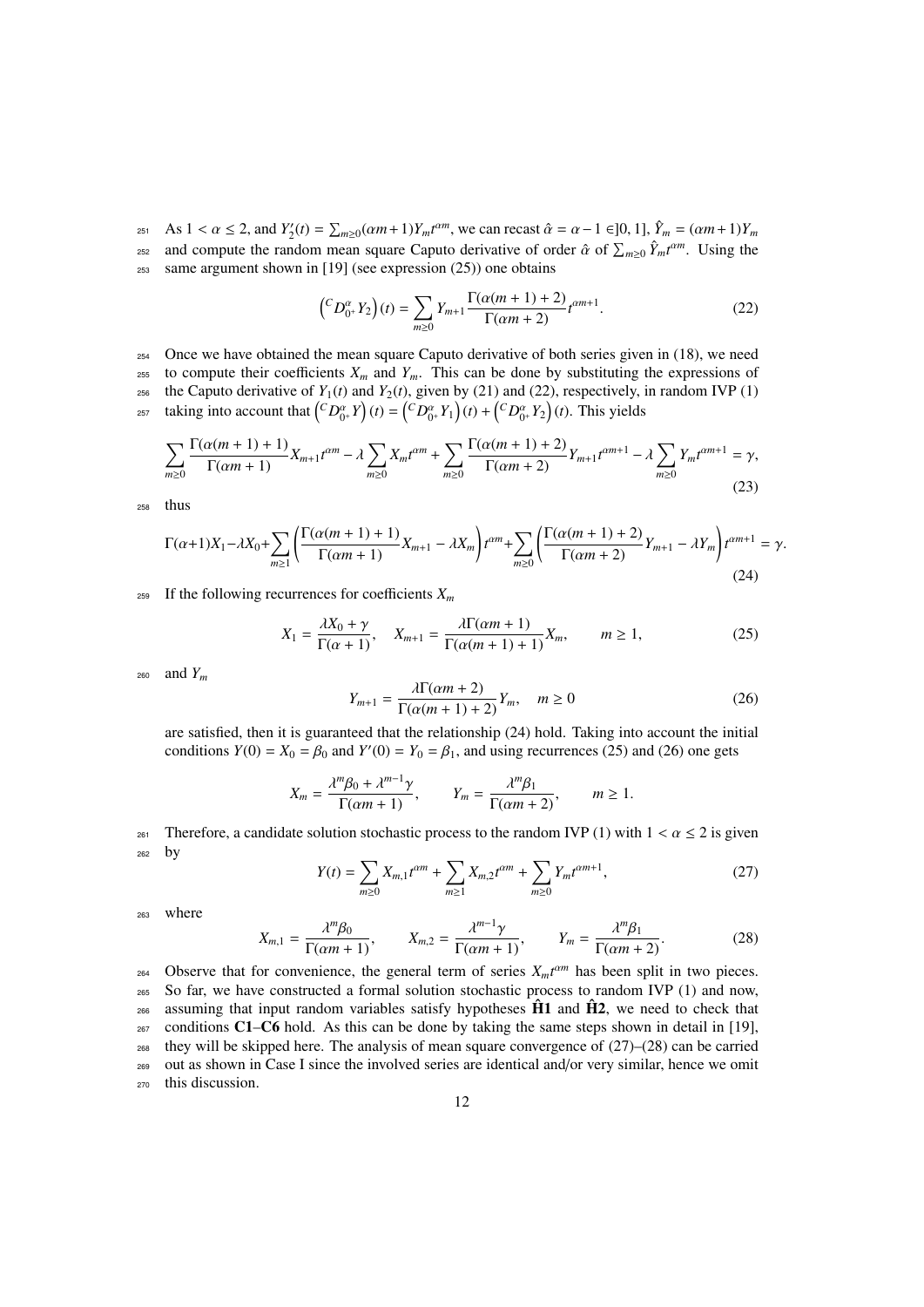$271$  To compute approximations for the mean of the solution stochastic process  $Y(t)$ , we first  $272$  consider the truncation of order, say *M*, of the infinite series (27)–(28), i.e.,

$$
Y_M(t) = \sum_{m=0}^{M} X_{m,1} t^{\alpha m} + \sum_{m=1}^{M} X_{m,2} t^{\alpha m} + \sum_{m=0}^{M} Y_m t^{\alpha m+1},
$$
 (29)

and then, we take the expectation operator. Using independence of  $β_0$ ,  $β_1$ ,  $γ$  and  $λ$  (see  $\hat{H}1$ ), one obtains obtains

$$
\mathbb{E}[Y_M(t)] = \mathbb{E}[\beta_0] \sum_{m=0}^M \frac{\mathbb{E}[\lambda^m]}{\Gamma(\alpha m + 1)} t^{\alpha m} + \mathbb{E}[\gamma] \sum_{m=1}^M \frac{\mathbb{E}[\lambda^{m-1}]}{\Gamma(\alpha m + 1)} t^{\alpha m} + \mathbb{E}[\beta_1] \sum_{m=0}^M \frac{\mathbb{E}[\lambda^m]}{\Gamma(\alpha m + 2)} t^{\alpha m + 1}.
$$
 (30)

275 Instead of providing approximations for the variance (or standard deviation) function of  $Y(t)$ , we <sup>276</sup> will give more general approximations. Indeed, our first step will obtain approximations of the cross-covariance function of  $Y(t)$ ,  $\mathbb{C}_{Y_M,Y_N}(t, s)$ , by considering two different truncations  $Y_M(t)$  and<br> $Y_M(s)$  at the points *t* and *s* respectively  $Y_N(s)$  at the points *t* and *s*, respectively,

$$
\mathbb{C}_{Y_M,Y_N}(t,s) = \sum_{m=0}^{M} \sum_{n=0}^{N} \mathbb{C}_{\text{OV}} \left[ X_{m,1}, X_{n,1} \right] t^{\alpha m} s^{\alpha n} + \sum_{m=0}^{M} \sum_{n=1}^{N} \mathbb{C}_{\text{OV}} \left[ X_{m,1}, X_{n,2} \right] t^{\alpha m} s^{\alpha n} + \sum_{m=0}^{M} \sum_{n=0}^{N} \mathbb{C}_{\text{OV}} \left[ X_{m,1}, Y_n \right] t^{\alpha m} s^{\alpha n+1} + \sum_{m=1}^{M} \sum_{n=0}^{N} \mathbb{C}_{\text{OV}} \left[ X_{m,2}, X_{n,1} \right] t^{\alpha m} s^{\alpha n} + \sum_{m=1}^{M} \sum_{n=1}^{N} \mathbb{C}_{\text{OV}} \left[ X_{m,2}, X_{n,1} \right] t^{\alpha m} s^{\alpha n} + \sum_{m=1}^{M} \sum_{n=0}^{N} \mathbb{C}_{\text{OV}} \left[ X_{m,2}, Y_n \right] t^{\alpha m} s^{\alpha n+1} + \sum_{m=0}^{M} \sum_{n=0}^{N} \mathbb{C}_{\text{OV}} \left[ Y_m, Y_n \right] t^{\alpha m+1} s^{\alpha n+1} + \sum_{m=0}^{M} \sum_{n=0}^{N} \mathbb{C}_{\text{OV}} \left[ Y_m, X_{n,2} \right] t^{\alpha m+1} s^{\alpha n} + \sum_{m=0}^{M} \sum_{n=1}^{N} \mathbb{C}_{\text{OV}} \left[ Y_m, Y_n \right] t^{\alpha m+1} s^{\alpha n+1},
$$
\n(31)

where  $\text{Cov}[\cdot,\cdot]$  denotes the covariance operator. Applying hypothesis  $\hat{H}1$ , each covariance can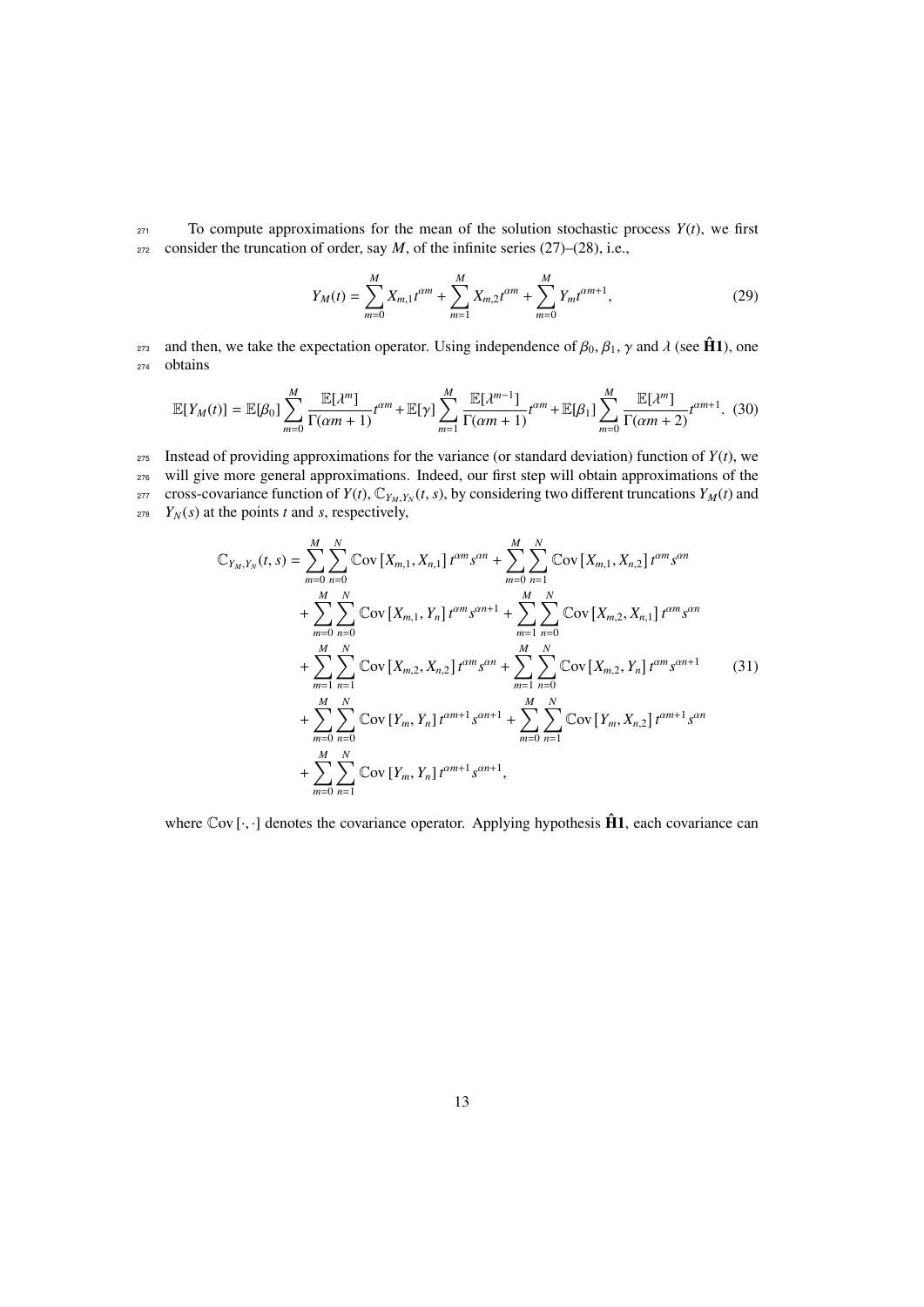be expressed in terms of data as follows

$$
\operatorname{Cov}\left[X_{m,1}, X_{n,1}\right] = \frac{\mathbb{E}\left[\lambda^{m+n}\right] \mathbb{E}\left[(\beta_0)^2\right] - \mathbb{E}\left[\lambda^m\right] \mathbb{E}\left[\lambda^n\right] \left(\mathbb{E}\left[\beta_0\right]\right)^2}{\Gamma(\alpha m + 1)\Gamma(\alpha n + 1)},\tag{32}
$$

$$
\mathbb{C}\text{ov}\left[X_{m,1}, X_{n,2}\right] = \frac{\left(\mathbb{E}\left[\lambda^{m+n-1}\right] - \mathbb{E}\left[\lambda^{m}\right]\mathbb{E}\left[\lambda^{n-1}\right]\right)\mathbb{E}\left[\beta_{0}\right]\mathbb{E}\left[\gamma\right]}{\Gamma(\alpha m+1)\Gamma(\alpha n+1)},
$$
\n
$$
\left(\mathbb{E}\left[\lambda^{m+n}\right] - \mathbb{E}\left[\lambda^{m}\right]\mathbb{E}\left[\lambda^{m}\right]\mathbb{E}\left[\beta\right]\mathbb{E}\left[\beta\right]\right],
$$
\n(33)

$$
\mathbb{C}\text{ov}\left[X_{m,1}, Y_n\right] = \frac{\left(\mathbb{E}\left[\lambda^{m+n}\right] - \mathbb{E}\left[\lambda^m\right]\mathbb{E}\left[\lambda^n\right]\right) \mathbb{E}\left[\beta_0\right] \mathbb{E}\left[\beta_1\right]}{\Gamma(\alpha m + 1)\Gamma(\alpha n + 2)},\tag{34}
$$

$$
\operatorname{Cov}\left[X_{m,2}, X_{n,1}\right] = \frac{\left(\mathbb{E}\left[\lambda^{m+n-1}\right] - \mathbb{E}\left[\lambda^{m-1}\right] \mathbb{E}\left[\lambda^{n}\right]\right) \mathbb{E}\left[\beta_{0}\right] \mathbb{E}\left[\gamma\right]}{\Gamma(\alpha m+1)\Gamma(\alpha n+1)},\tag{35}
$$

$$
\mathbb{C}\text{ov}\left[X_{m,2}, X_{n,2}\right] = \frac{\mathbb{E}\left[\lambda^{m+n-2}\right] \mathbb{E}\left[\gamma^2\right] - \mathbb{E}\left[\lambda^{m-1}\right] \mathbb{E}\left[\lambda^{n-1}\right] \left(\mathbb{E}\left[\gamma\right]\right)^2}{\Gamma(\alpha m+1)\Gamma(\alpha n+1)},\tag{36}
$$

$$
\mathbb{C}\text{ov}\left[X_{m,2}, Y_n\right] = \frac{\left(\mathbb{E}\left[\lambda^{m+n-1}\right] - \mathbb{E}\left[\lambda^{m-1}\right]\mathbb{E}\left[\lambda^n\right]\right) \mathbb{E}\left[\gamma\right] \mathbb{E}\left[\beta_1\right]}{\Gamma(\alpha m+1)\Gamma(\alpha n+2)},\tag{37}
$$

$$
\mathbb{C}\text{ov}\left[Y_m, X_{n,1}\right] = \frac{\left(\mathbb{E}\left[\lambda^{m+n}\right] - \mathbb{E}\left[\lambda^{m}\right]\mathbb{E}\left[\lambda^{n}\right]\right)\mathbb{E}\left[\beta_0\right]\mathbb{E}\left[\beta_1\right]}{\Gamma(\alpha m + 2)\Gamma(\alpha n + 1)},\tag{38}
$$

$$
\mathbb{C}\text{ov}\left[Y_m, X_{n,2}\right] = \frac{\left(\mathbb{E}\left[\lambda^{m+n-1}\right] - \mathbb{E}\left[\lambda^m\right]\mathbb{E}\left[\lambda^{n-1}\right]\right)\mathbb{E}\left[\gamma\right]\mathbb{E}\left[\beta_1\right]}{\Gamma(\alpha m+2)\Gamma(\alpha n+1)},\tag{39}
$$

$$
\operatorname{Cov}\left[Y_m, Y_n\right] = \frac{\mathbb{E}\left[\lambda^{m+n}\right]\mathbb{E}\left[\beta_1^2\right] - \mathbb{E}\left[\lambda^m\right]\mathbb{E}\left[\lambda^n\right]\left(\mathbb{E}\left[\beta_1\right]\right)^2}{\Gamma(\alpha m + 2)\Gamma(\alpha n + 1)}.\tag{40}
$$

If we take  $M = N$  in (31), we then obtain the covariance function,  $C_{Y_M}(t, s)$ , of the approximation<br>  $V_{Y_M}(t)$  while its variance function is derived taking  $t - s$  in the covariance function i.e.  $Y_M(t)$ , while its variance function is derived taking  $t = s$  in the covariance function, i.e.,

$$
\mathbb{C}_{Y_M}(t,s) = \mathbb{C}_{Y_M,Y_M}(t,s), \quad \mathbb{V}[Y_M(t)] = \mathbb{C}_{Y_M}(t,t). \tag{41}
$$

<sup>281</sup> Summarizing the following result has been established

**282 Theorem 2.** Let us consider the random fractional IVP (1) with  $1 < \alpha \le 2$  and assume that the <br>283 inputs data  $\beta_0$ ,  $\beta_1$ ,  $\gamma$  and  $\lambda$  are random variables satisfying hypotheses  $\hat{H}1$  and  $\hat{H}2$ . If  $p > 0$ *i*s *inputs data*  $\beta_0$ ,  $\beta_1$ ,  $\gamma$  *and*  $\lambda$  *are random variables satisfying hypotheses*  $\hat{\bf H}$ **1** *and*  $\hat{\bf H}$ **2***. If p*  $\geq 0$  *and*  $\alpha \in \mathbb{N}$  1. 21 *are so that*  $n < \alpha$ , then the random generalized powe <sup>284</sup> α ∈[1, 2] *are so that p* < α*, then the random generalized power series Y(t) given by* (27)–(28) *is a mean square solution to the IVP* (1) *for all t* ≥ 0. While, if *p* = α, then *Y(t) is a mean square* 285 *a mean square solution to the IVP* (1) *for all t*  $\geq$  0*. While, if*  $p = \alpha$ *, then Y*(*t*) *is a mean square*<br>286 *solution to the IVP* (1) *over the domain t* :  $0 < t < \alpha/H^{\frac{1}{\alpha}}$ *. Furthermore, the approximation solution to the IVP* (1) *over the domain*  $t : 0 \le t < \alpha/H^{\frac{1}{\alpha}}$ . Furthermore, the approximations of the mean and the variance (or standard deviation) given by (30) and (31)–(41) respectively will <sup>287</sup> *the mean and the variance (or standard deviation) given by* (30) *and* (31)*–*(41)*, respectively, will* <sup>288</sup> *also converge at least over the domains previously specified for the mean square convergence.*

<sup>289</sup> Similar comments to the ones contained in Remark 2 can now be made with respect to the <sup>290</sup> intervals of convergence to the mean and the variance determined in Th. 2.

#### <sup>291</sup> 4. Numerical examples

<sup>292</sup> This section is devoted to illustrate, through a variety of examples, the results established <sup>293</sup> in Theorems 1 and 2. Particularly we investigate, through examples, if the domain of conver-<sup>294</sup> gence of the mean of the solution stochastic process to the random fractional IVP (1) can be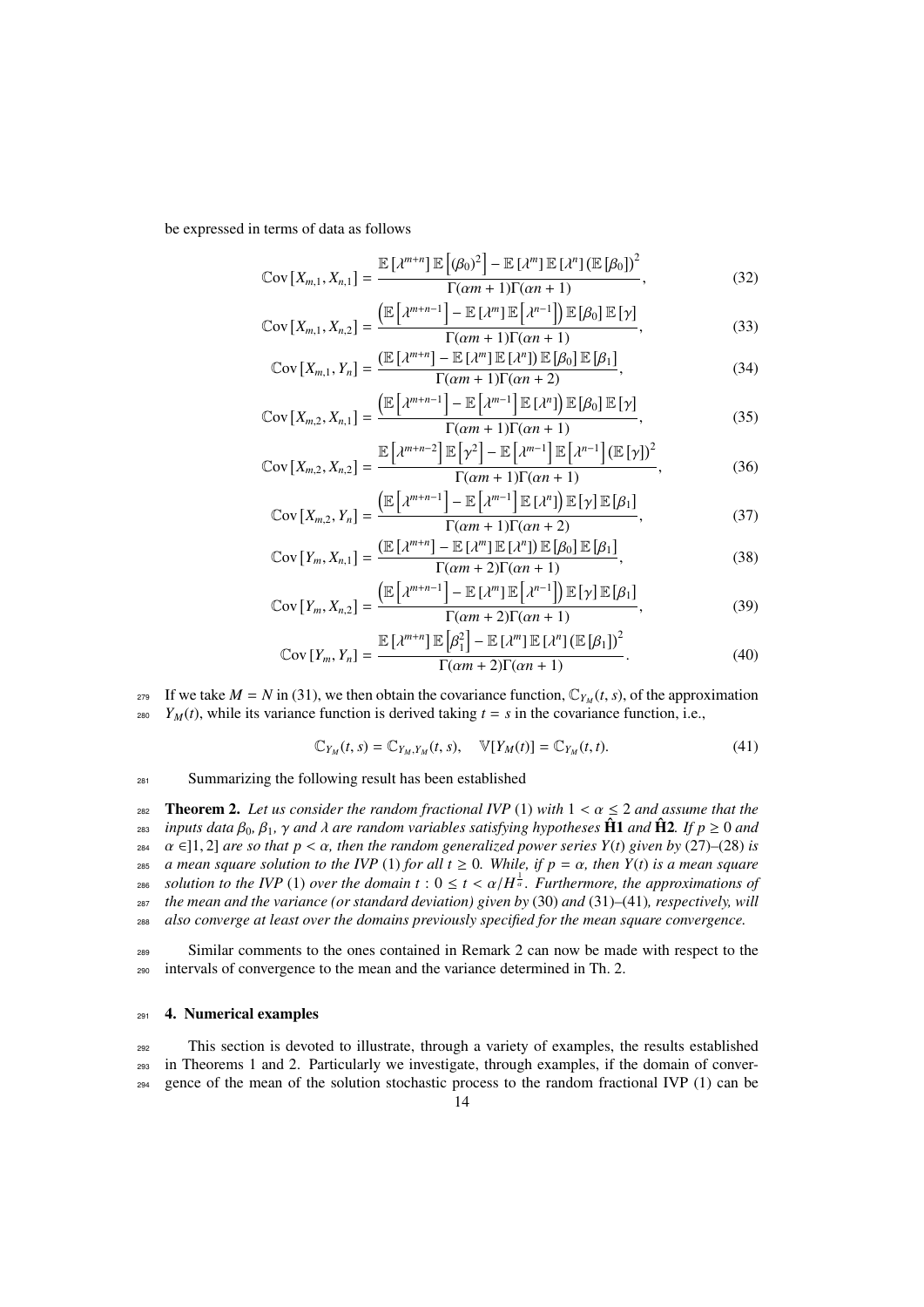<sup>295</sup> enlarger with respect the one inferred from the mean square convergence. This issue will be <sup>296</sup> discussed through the approximations for statistical moments given in Section 3. The examples  $297$  have been devised to take into consideration both bounded and unbounded random variables for 298 the diffusion coefficient  $\lambda$ . In the examples, the accuracy of the approximations of the mean and standard deviation will be measured using the following relative errors (RE) between consecutive standard deviation will be measured using the following relative errors (RE) between consecutive 300 approximations of order  $M$  and  $M + 1$ , using different values of  $M$  and different time instants  $t$ ,

 $100000$ 

$$
^{301}
$$

RE(Mean)(t; M) = 
$$
\left| \frac{\mathbb{E}[Y_{M+1}(t)] - \mathbb{E}[Y_M(t)]}{\mathbb{E}[Y_M(t)]} \right|,
$$
 (42)

$$
RE(Sd)(t; M) = \left| \frac{\sqrt{\mathbb{V}[Y_{M+1}(t)]} - \sqrt{\mathbb{V}[Y_M(t)]}}{\sqrt{\mathbb{V}[Y_M(t)]}} \right|.
$$
\n(43)

302 Here,  $\mathbb{E}[Y_M(t)]$  and  $\mathbb{V}[Y_M(t)]$  are given by expressions (46) and (47), in Case I, and by (31)–(41), <sup>303</sup> in Case II, respectively.

**Example 5.** *This example illustrates Case I, corresponding to*  $\alpha \in ]0, 1]$ *, when diffusion coeffi-*  $\alpha$  *as ightarrow in a diffusion coeffi-*  $\alpha$  *as ightarrow in a diffusion coeffi* $cient \lambda$  *is a bounded random variable. Let us consider the random fractional IVP* (1)*, where* 

<sup>306</sup> • <sup>β</sup><sup>0</sup> *is an Exponential random variable of mean* <sup>1</sup>/<sup>5</sup> *and variance* <sup>1</sup>/25*, i.e.,* <sup>β</sup><sup>0</sup> <sup>∼</sup> *Exp*(5)*;*

<sup>307</sup> • γ *is a Gaussian random variable with zero mean and unit standard deviation,* γ <sup>∼</sup> *<sup>N</sup>*(0; 1) <sup>308</sup> *and*

<sup>309</sup> • λ *is a Beta random variable of mean* <sup>2</sup>/<sup>5</sup> *and variance* <sup>1</sup>/25*,* λ <sup>∼</sup> *Be*(2; 3)*.*

<sup>310</sup> *We will also assume that*  $β_0$ , γ *and*  $λ$  *are independent random variables. Since*  $λ$  *is a bounded*<br><sup>311</sup> *random variable (it lies on the interval* 10, 11), by Example 1 we know that  $λ$  satisfies hypothesis *random variable (it lies on the interval* ]0, 1[*), by Example 1 we know that* λ *satisfies hypothesis* **H2**. Also, clearly all these input data are second-order random variables because they have finite *variance. As a consequence, hypothesis* <sup>313</sup> H1ˆ *also holds and Th. 1 can be applied. Observe that the parameter p associated to*  $\lambda$  *is p* = 0 *(see Example 1). According to Th. 1 the solution Y(t), given*  $\lambda$ <sub>315</sub> *by* (17). *is mean square convergent for all t* > 0. *Therefore, the expectation and the variance* by (17)*, is mean square convergent for all t*  $\geq$  0*. Therefore, the expectation and the variance (or equivalently, the standard deviation) of Y*(*t*)*, which are given by* (46) *and* (47)*, respectively, will also converge for all t*  $\geq 0$ , independently of the order  $\alpha \in ]0,1]$  of the fractional derivative.<br>318 *This conclusion is illustrated in Fig. 1 (* $\alpha = 0.3$ *) and in Fig. 2 (* $\alpha = 0.7$ *) over the time intervals This conclusion is illustrated in Fig. 1 (*α <sup>=</sup> <sup>0</sup>.3*) and in Fig. 2 (*α <sup>=</sup> <sup>0</sup>.7*) over the time intervals* 0 ≤ *t* ≤ 5 *and* 0 ≤ *t* ≤ 8*, respectively, using di*ff*erent orders of truncation M. Observe that both*  $\alpha$ <sup>320</sup> *values of*  $\alpha \in ]0, 1]$ *, hence they correspond to Case I. From both graphical representations we*<br><sup>321</sup> *observe that the approximations of the mean and the standard deviation converge over the whole observe that the approximations of the mean and the standard deviation converge over the whole interval. Moreover, these approximations improve as M increases.*

 *In Tables 1 and 2 we have collected the figures of relative errors of the approximations of the mean and standard deviation defined in* (42) *and* (43)*, respectively. Both tables correspond to*  $\alpha = 0.3$ *. We observe that for t fixed both errors decrease as M increases, while for a fixed*  $326$  *truncation order M these errors increase as t departs from the origin t* = 0. An analogous  $truncation order M$  these errors increase as t departs from the origin  $t = 0$ . An analogous *analysis corresponding to*  $\alpha = 0.7$  *is shown in Tables 3 and 4. In these tables, the numerical*<br>328 *results are only shown in several points placed near the right-end of the interval*  $0 \le t \le 8$  *in results are only shown in several points placed near the right-end of the interval*  $0 \le t \le 8$  *in order to better observe how evolves that error and to account for its maximum value. Specifically, we have listed the relative errors for t* <sup>=</sup> <sup>4</sup>, <sup>5</sup>, <sup>6</sup>, <sup>7</sup>, <sup>8</sup>*, just to be clearer.*

**Example 6.** *This example illustrates Case I, corresponding to*  $\alpha \in ]0, 1]$ *, when diffusion coeffi*-<br>*ssa cient*  $\lambda$  *is an unbounded random variable. Let us consider the random fractional IVP* (1)*, where*  $cient \lambda$  *is an unbounded random variable. Let us consider the random fractional IVP* (1)*, where*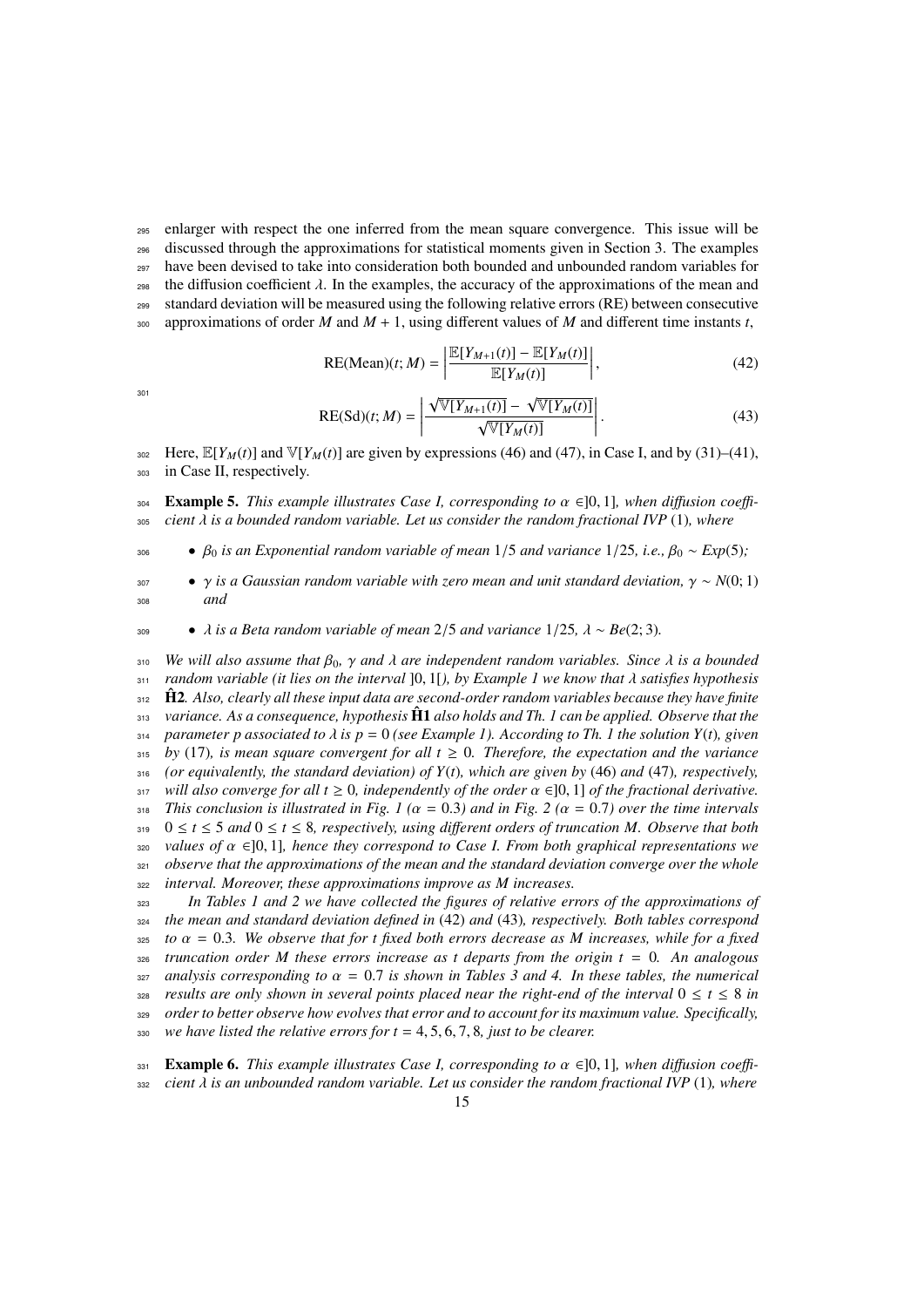Figure 1: Approximations of the mean (left) and the standard deviation (right) of the solution stochastic process to the random fractional IVP (1) with  $\alpha = 0.3$  (Case I) taking different orders of truncation *M* over the time interval [0, 5] in the context of Example 5.

| RE(Mean)(t; M) | $t=1$        | $t=2$        | $t=3$        | $t = 4$      | $t=5$        |
|----------------|--------------|--------------|--------------|--------------|--------------|
| $M = 15$       | 4.079521e-05 | 6.947839e-04 | 3.297477e-03 | 9.189631e-03 | 1.905735e-02 |
| $M = 20$       | 1.419749e-06 | 6.827955e-05 | 5.907660e-04 | 2.484655e-03 | 6.938988e-03 |
| $M = 25$       | 4.034508e-08 | 5.487145e-06 | 8.709276e-05 | 5.606024e-04 | 2.154161e-03 |
| $M = 40$       | 3.261758e-13 | 1.003650e-09 | 9.874694e-08 | 2.315692e-06 | 2.412006e-05 |
| $M = 50$       | 0.000000e-32 | 1.570471e-12 | 5.214614e-10 | 2.898630e-08 | 5.896433e-07 |

Table 1: Numerical values of the relative error (42) corresponding to the approximations of the mean of the solution stochastic process to the random IVP (1) with  $\alpha = 0.3$  (Case I) at different values of *t* and *M* in the context of Example 5.

| RE(Sd)(t; M) | $t=1$          | $t=2$        | $t=3$        | $t = 4$      | $t=5$        |
|--------------|----------------|--------------|--------------|--------------|--------------|
| $M = 15$     | 9.638948e-05   | 1.757966e-03 | 8.611555e-03 | 2.338490e-02 | 4.545151e-02 |
| $M = 20$     | 3.514650e-06   | 1.914465e-04 | 1.802353e-03 | 7.588380e-03 | 1.970048e-02 |
| $M = 25$     | 1.032923e-07   | 1.650448e-05 | 2.962502e-04 | 1.971703e-03 | 7.119996e-03 |
| $M = 40$     | 8.883801e-13   | 3.424193e-09 | 4.063098e-07 | 1.050714e-05 | 1.086227e-04 |
| $M = 50$     | $0.000000e-32$ | 5.631090e-12 | 2.312461e-09 | 1.452893e-07 | 3.004525e-06 |

Table 2: Numerical values of the relative error (43) corresponding to the standard deviation of the solution stochastic process to the random IVP (1) with  $\alpha = 0.3$  (Case I) at different values of *t* and *M* in the context of Example 5.

Figure 2: Approximations of the mean (left) and the standard deviation (right) of the solution stochastic process to the random fractional IVP (1) with  $\alpha = 0.7$  (Case I) taking different orders of truncation *M* over the time interval [0, 8] in the context of Example 5.

| RE(Mean)(t;M) | $t = 4$      | $t = 5$      | $t=6$        | $t=7$        | $t=8$        |
|---------------|--------------|--------------|--------------|--------------|--------------|
| $M = 11$      | 2.834329e-03 | 9.606890e-03 | 2.328737e-02 | 4.504716e-02 | 7.455311e-02 |
| $M = 12$      | 1.349031e-03 | 5.309681e-03 | 1.442739e-02 | 3.044101e-02 | 5.379721e-02 |
| $M = 13$      | 6.168547e-04 | 2.827171e-03 | 8.649223e-03 | 2.001286e-02 | 3.797259e-02 |
| $M = 14$      | 2.714154e-04 | 1.451050e-03 | 5.014414e-03 | 1.278055e-02 | 2.616524e-02 |
| $M = 20$      | 9.626787e-07 | 1.310833e-05 | 9.664635e-05 | 4.614136e-04 | 1.592402e-03 |

Table 3: Numerical values of the relative error (42) corresponding to the mean of the solution stochastic process to the random IVP (1) with  $\alpha = 0.7$  (Case I) at different values of *t* and *M* in the context of Example 5.

| RE(Sd)(t; M) | $t = 4$      | $t=5$        | $t=6$        | $t = 7$      | $t=8$        |
|--------------|--------------|--------------|--------------|--------------|--------------|
| $M = 11$     | 4.974931e-03 | 1.682744e-02 | 3.957739e-02 | 7.319679e-02 | 1.155156e-01 |
| $M = 12$     | 2.444194e-03 | 9.685880e-03 | 2.561774e-02 | 5.156699e-02 | 8.645137e-02 |
| $M = 13$     | 1.149708e-03 | 5.353075e-03 | 1.601557e-02 | 3.533860e-02 | 6.335321e-02 |
| $M = 14$     | 5.188710e-04 | 2.842382e-03 | 9.660322e-03 | 2.350868e-02 | 4.535487e-02 |
| $M = 20$     | 2.058083e-06 | 2.984451e-05 | 2.239663e-04 | 1.045773e-03 | 3.432793e-03 |

Table 4: Numerical values of the relative error (43) corresponding to the standard deviation of the solution stochastic process to the random IVP (1) with  $\alpha = 0.7$  (Case I) at different values of *t* and *M* in the context of Example 5.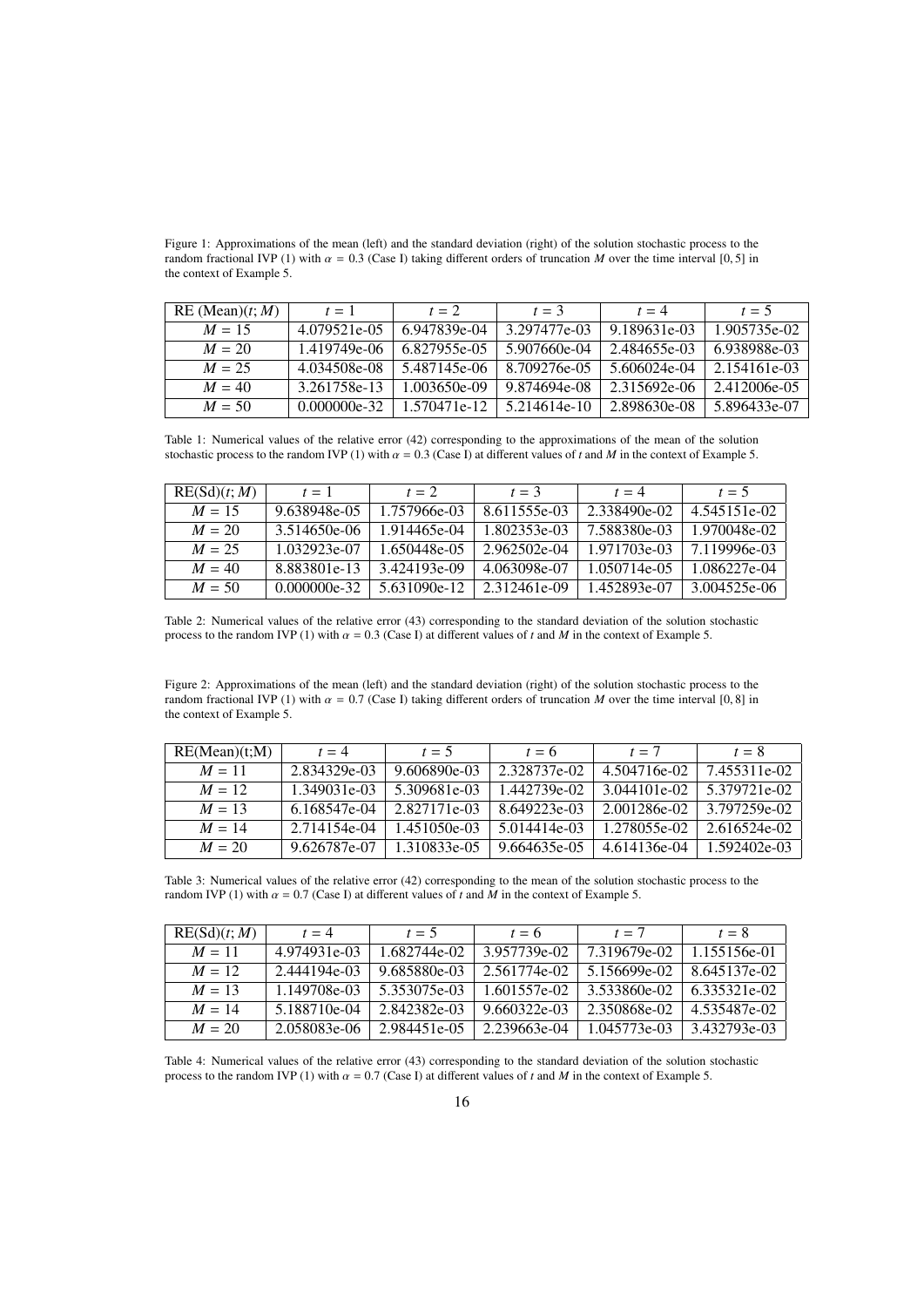| RE(mean)(t; M) | $t=6$        | $t=7$           | $t=8$        | $t=9$        | $t = 10$     |
|----------------|--------------|-----------------|--------------|--------------|--------------|
| $M = 15$       | 1.787302e-06 | 6.526650e-06    | 1.986069e-05 | 5.253359e-05 | 1.242889e-04 |
| $M = 20$       | 3.228105e-08 | 1.871873e-07    | 8.502444e-07 | 3.201927e-06 | 1.038967e-05 |
| $M = 25$       | 3.122633e-10 | 2.875344e-09    | 1.949542e-08 | 1.045336e-07 | 4.652778e-07 |
| $M = 40$       | 8.693692e-16 | 3.250538e-14    | 7.327634e-13 | 1.134049e-11 | 1.302890e-10 |
| $M = 50$       | 0.000000e-32 | $0.000000e-32.$ | 3.626644e-16 | 1.478768e-14 | 3.211297e-13 |

Table 5: Numerical values of the relative error (42) corresponding to the mean of the stochastic process to the random IVP (1) with  $\alpha = 0.6$  (Case I) in different values of *t* and *M* in the context of Example 6.

| RE(Sd)(t; M) | $t=6$        | $t=7$        | $t=8$        | $t=9$        | $t = 10$     |
|--------------|--------------|--------------|--------------|--------------|--------------|
| $M = 15$     | 5.637725e-05 | 2.633044e-04 | 9.870608e-04 | 3.057817e-03 | 7.947836e-03 |
| $M = 20$     | 1.702671e-06 | 1.447403e-05 | 9.378429e-05 | 4.811486e-04 | 1.975614e-03 |
| $M = 25$     | 4.642409e-08 | 7.069181e-07 | 7.818432e-06 | 6.610486e-05 | 4.333418e-04 |
| $M = 40$     | 5.354437e-13 | 4.653621e-11 | 2.484909e-09 | 9.011051e-08 | 2.327453e-06 |
| $M = 50$     | 0.000000e-32 | 5.305710e-14 | 8.013567e-12 | 7.473559e-10 | 4.663530e-08 |

Table 6: Numerical values of the relative error (43) corresponding to the standard deviation of the stochastic process to the random IVP (1) with  $\alpha = 0.6$  (Case I) in different values of t and M in the context of Example 6.

•  $β_0$  *is a Gamma random variable of mean*  $1/5$  *and variance*  $1/25$ *, i.e.*  $β_0 \sim Ga(1; 1/5)$ *;* 

<sup>334</sup> • γ *is a Beta random variable of mean* <sup>1</sup>/<sup>4</sup> *and variance* <sup>1</sup>/50*,* λ <sup>∼</sup> *Be*(67/32; 201/32) *and*

•  $\lambda$  *is a Gaussian random variable with zero mean and standard deviation* 1/10*, γ* ∼<br><sup>326</sup> *N*(0·(1/10)<sup>2</sup>) 336  $N(0;(1/10)^2)$ .

<sup>337</sup> *We will also assume that*  $β_0$ ,  $γ$  *and*  $λ$  *are independent random variables. Observe that in this*<br><sup>338</sup> *example*  $λ$  *is an unbounded random variable and. according to Example* 2, *it satisfies hypothesis example λ* is an unbounded random variable and, according to Example 2, it satisfies hypothesis<br> **← H 2** with n – 1/2 H –  $\sqrt{2}$ /10 and n – 1/10 Hypothesis **H1** also fulfils because all input data  $\hat{H}$ 2 *with p* = 1/2*, H* =  $\sqrt{2}/10$  *and*  $\eta$  = 1/10*. Hypothesis*  $\hat{H}$ 1 *also fulfils because all input data*<br>as a dreasumed to be independent and they have finite variance. Therefore, according to Th, 1, the *are assumed to be independent and they have finite variance. Therefore, according to Th. 1, the random generalized power series solution Y*(*t*)*, given by* (17)*, is mean square convergent in a domain that depends on the relationship between p* <sup>=</sup> <sup>1</sup>/<sup>2</sup> *and* α*. In this example, we will only consider the Case I, thus* α <sup>∈</sup>]0, 1]*. Specifically, for* α <sup>∈</sup>]1/2, 1]*, that is, when p* < α*, Y*(*t*) *is mean* square convergent for all  $t \geq 0$ , and, as a consequence, the approximations (46) and (47) for *the mean and the variance (or standard deviation), respectively, will also converge for all*  $t \ge 0$ *. While if*  $\alpha = p = 1/2$ *, Y(t) is mean square convergent over the domain*  $0 \le t < 25$ *. Notice that the right-end value of this interval corresponds to*  $\alpha/H^{1/\alpha}$ *. In this case, it is guaranteed that the the right-end value of this interval corresponds to* α/*<sup>H</sup>* 1/α <sup>347</sup> *. In this case, it is guaranteed that the approximations of both the mean and the variance will converge, at least, in this same interval* 349 0  $\leq t$  < 25, although this domain could be larger. This question will be further discussed later.<br>Firstly we illustrate the former finding in Fig. 3 where we have taken  $\alpha = 0.6$  (Case I) as the

 *Firstly, we illustrate the former finding in Fig. 3 where we have taken* α <sup>=</sup> <sup>0</sup>.<sup>6</sup> *(Case I) as the fractional order of the derivative. In this graphical representation, we have plotted approxima-tions of the mean and the standard deviation over the time interval*  $0 \le t \le 30$  *using different orders of truncation M. In Tables 5 and 6 the numerical values of relative errors, defined in* (42) *and* (43)*, at some selected values are shown. From these figures we can conclude the proposed method gives good and reliable approximations.*

356 *Secondly, we show and analyze the results obtained in the case that*  $p = \alpha = 1/2$ *. On the left-*<br>357 *side of Fig. 4 we have plotted the approximations of the mean over the time interval*  $0 \le t \le 60$  for side of Fig. 4 we have plotted the approximations of the mean over the time interval  $0 \le t \le 60$  for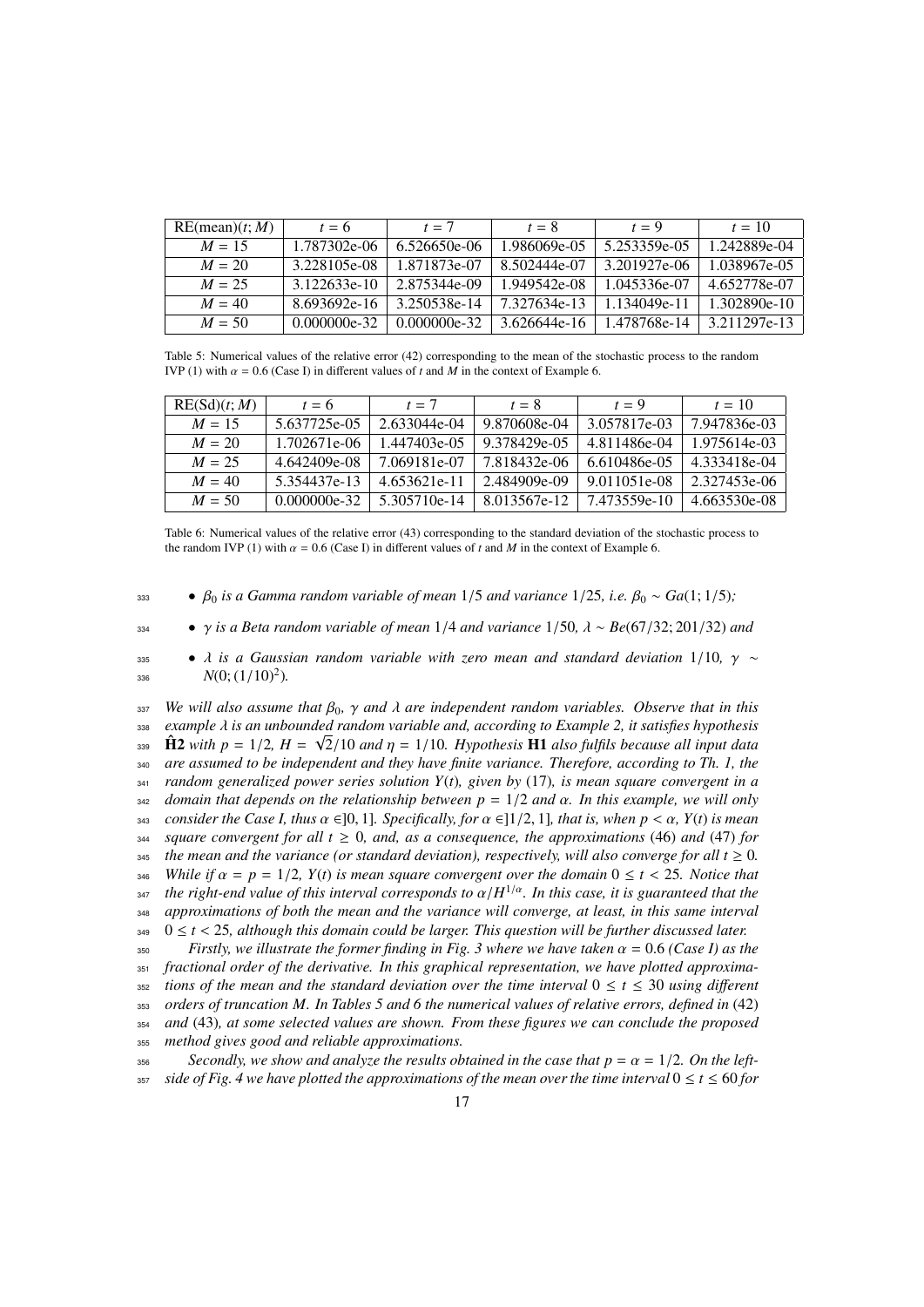Figure 3: Approximations of the mean (left) and the standard deviation (right) of the solution stochastic process to the random fractional IVP (1) with  $\alpha = 0.6$  (Case I) taking different orders of truncation *M* over the time interval [0, 30] in the context of Example 6.

 *di*ff*erent values of M, while the approximations of the standard deviation have been represented over a shorter interval, namely* 0 ≤ *t* ≤ 30 *(see right-side of Fig. 4). This is an important point in our analysis regarding the case where mean square convergence takes place in a bounded interval, i.e. when*  $p = \alpha = 1/2$  *(see Th. 1). Observe that, according to this theorem, the* approximations of the mean and the variance *(standard deviation)* of the solution have the same *approximations of the mean and the variance (standard deviation) of the solution have the same domain of convergence. This domain is inferred from the one where mean square convergence takes place. If we revise the proof of Th. 1, we can realize that it provides a su*ffi*cient condition for mean square convergence which relies upon the construction of a convergent majorizing series. Although the result is fair general, it does not guarantee the domain of mean square convergence of the solution stochastic process Y*(*t*) *(and hence of the approximations of its mean and variance), could be larger. In order to illustrate this issue, now we will show, with input data of our example, that the approximation of the mean converges over the larger time interval*  $370 \le t < 50$ , while the approximation of the variance converges over the time interval  $0 \le t < 25$ .<br>Therefore, this is in fully agreement with the numerical results exhibited in Fig. 4. Additionally *Therefore, this is in fully agreement with the numerical results exhibited in Fig. 4. Additionally, we have computed and plotted the relatives errors* (42) *and* (43) *of approximations for the mean and the standard deviation. The graphical representation of these errors are shown in Figure 5 using di*ff*erent orders of truncation M* <sup>=</sup> <sup>50</sup>, <sup>60</sup>, <sup>70</sup>, <sup>80</sup>, <sup>90</sup>*. For the sake of clarity in this plot* we have included a zoom of around the critical points  $t = 50$  (for the mean) and  $t = 25$  (for the *standard deviation). From this plot, we clearly observe that divergence of approximations of the mean and the standard deviation occur after the critical points t* = 50 *and t* = 25*, respectively.* 

Figure 4: Approximations of the mean (left) and the standard deviation (right) of the solution stochastic process to the random fractional IVP (1) with  $\alpha = 0.5$  (Case I) using different orders of truncation *M* over the time intervals [0, 60] and [0, 30], respectively in the context of Example 6.

Figure 5: Relative errors, given in (42) and (43), of the approximations of the mean (left) and the standard deviation (right) of the solution stochastic process to the random fractional IVP (1) with  $\alpha = 0.5$  (Case I) using different orders of truncation *<sup>M</sup>* over the time intervals [0, 60] and [0, 30], respectively, in the context of Example 6. For the sake of clarity, in both plots, we present a zoom around of the end-points  $t = 50$  and  $t = 25$  of the convergence regions for the approximations of the mean and standard deviation, respectively.

 *As expected, the interval of convergence of the standard deviation matches the one inferred from the analysis of the mean square convergence. While the interval of convergence to the mean is larger. Now, we justify this latter numerical result using analytic arguments. This fact is intuitive since mean square convergence involves information of the second order moment (which is related to the variance*/*standard deviation) rather than first order moment (related to the mean). To completely support this intuition, we now prove that the interval of convergence of the deterministic series that provides approximations for the mean, given by* (46) *with*  $M \rightarrow +\infty$ *, is exactly*  $0 \le t < 50$ *. To this end, its sufficient to study the first series defined in* (46)*, since*<br>386 *the analysis of the second series is similar. Taking into account expression* (9) for the statistical *the analysis of the second series is similar. Taking into account expression* (9) *for the statistical moments of random variable* λ*, it is clear that series is made up only of non-negative terms for*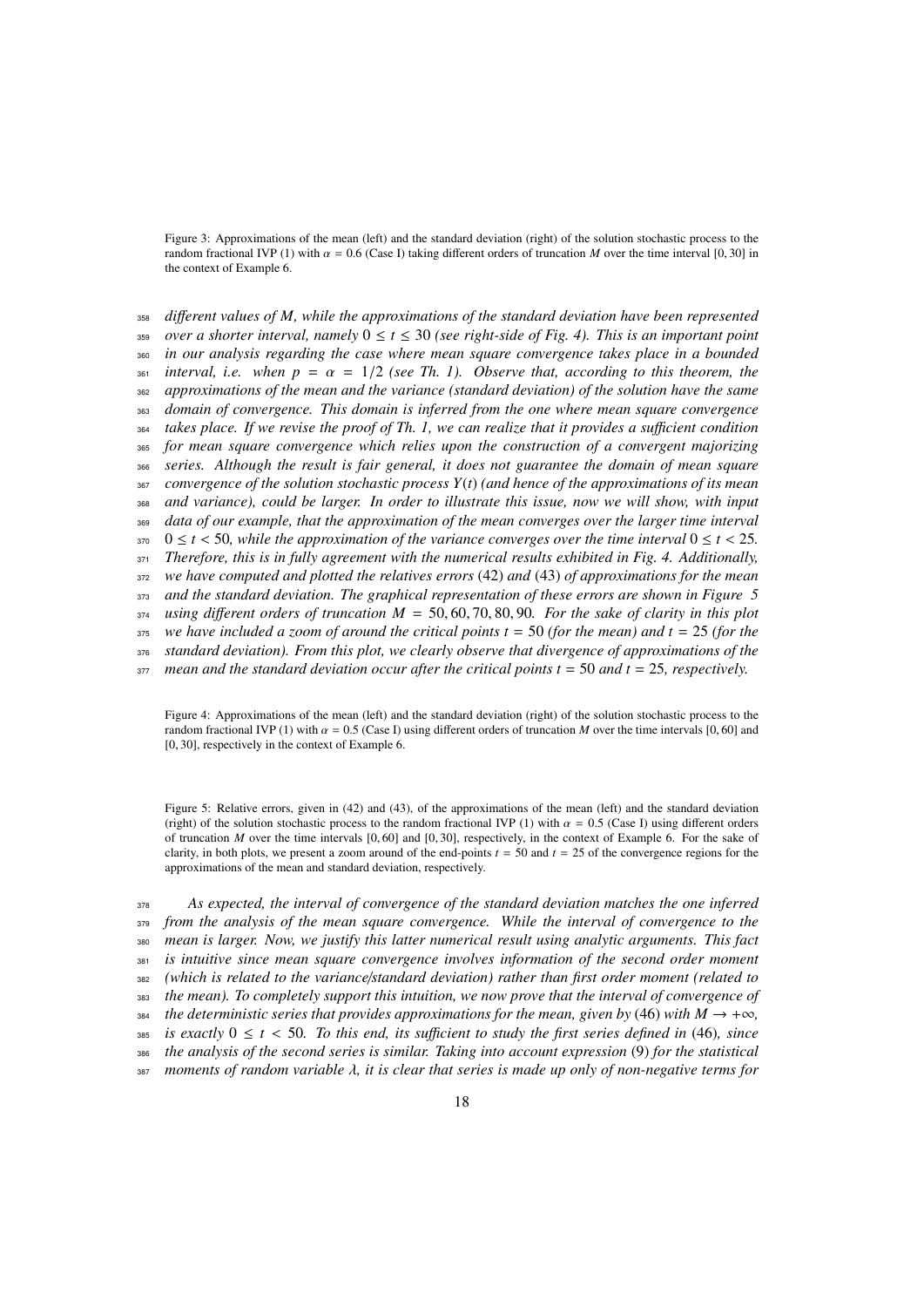388 *all*  $m \geq 0$ , and it has the following form

$$
\sum_{m\geq 0} \hat{\delta}_m(t), \quad \hat{\delta}_m(t) := \frac{\mathbb{E}[\lambda^{2m}]}{\Gamma(2\alpha m + 1)} t^{2\alpha m},\tag{44}
$$

<sup>389</sup> *Using the Stirling's approximation* (15) *and applying the ratio test, observe that*

$$
\lim_{m \to +\infty} \frac{\hat{\delta}_{m+1}(t)}{\hat{\delta}_{m}(t)} = \lim_{m \to +\infty} \frac{(2m+2)(2m+1)\sigma^{2}}{2(m+1)} \frac{\Gamma(2\alpha m+1)}{\Gamma(2\alpha(m+1)+1)} t^{2\alpha}
$$
\n
$$
= \frac{\sigma^{2} t^{2\alpha}}{2} \lim_{m \to +\infty} \left( \frac{(2m+2)(2m+1)}{m+1} \right) \left( \lim_{m \to +\infty} \frac{\Gamma(2\alpha m+1)}{\Gamma(2\alpha(m+1)+1)} \right)
$$
\n
$$
= \frac{\sigma^{2} t^{2\alpha}}{2} \lim_{m \to +\infty} \left( \frac{(2m+2)(2m+1)}{m+1} \right) \left( \lim_{m \to +\infty} \frac{(2\alpha m)^{2\alpha m} e^{-2\alpha m} \sqrt{2\pi (2\alpha m)}}{(2\alpha(m+1))^{2\alpha(m+1)} e^{-2\alpha(m+1)} \sqrt{2\pi (2\alpha(m+1))}} \right)
$$
\n
$$
= \frac{\sigma^{2} t^{2\alpha}}{2} \lim_{m \to +\infty} \left( \frac{(2m+2)(2m+1)}{m+1} \right) \left( \lim_{m \to +\infty} \frac{1}{(2\alpha(m+1))^{2\alpha}} \right)
$$
\n
$$
= \frac{\sigma^{2} t^{2\alpha}}{2(2\alpha)^{2\alpha}} \lim_{m \to +\infty} \left( \frac{(2m+2)(2m+1)}{(m+1)^{2\alpha+1}} \right)
$$
\n
$$
= \begin{cases} 0 & \text{if } \alpha > 1/2, \\ +\infty & \text{if } \alpha < 1/2, \\ 2\sigma^{2} t & \text{if } \alpha = 1/2. \end{cases}
$$
\n(45)

390 *Therefore, according to the ratio test, if*  $\alpha$  < 1/2 *the domain of convergence of the first series*<br>391 *of* (46) (and hence of the full series (46)) is  $t > 0$ ; if  $\alpha > 1/2$  there is no convergence for all 391 *of* (46) *(and hence of the full series* (46)*)* is  $t > 0$ ; if  $\alpha > 1/2$  *there is no convergence for all*<br>392  $t > 0$ , and if  $\alpha = 1/2$  *the domain of convergence is*  $0 < t < 1/(2\sigma^2)$ . *Thus, in this latter case if*  $\tau$  > 0, and if  $\alpha$  = 1/2 *the domain of convergence is*  $0 < t < 1/(2\sigma^2)$ *. Thus, in this latter case if*  $\sigma$  = 1/10, such as it has been chosen in our numerical experiments, the domain of convergence  $\sigma = 1/10$ *, such as it has been chosen in our numerical experiments, the domain of convergence*<br>  $\sigma = 1/10$ *, such as it has been chosen in our numerical experiments, the domain of convergence* 394 *of the series* (46) *(with*  $M \rightarrow +\infty$ *), defining the approximations of the mean is*  $0 \le t < 50$ *. This*<br>395 *fully agrees with the results shown in Fig. 4 and Fig. 5.* fully agrees with the results shown in Fig. 4 and Fig. 5.

**Example 7.** *This example illustrates Case II, corresponding to*  $\alpha = 1.2 \in ]1, 2]$ *, when diffusion coefficient*  $\lambda$  *is an unbounded random variable. Let us consider the random fractional IVP* (1)*.* 397 *coefficient*  $\lambda$  *is an unbounded random variable. Let us consider the random fractional IVP* (1)*,*  $\frac{1}{298}$  *where* where

 $\bullet$   $\beta_0$  *and*  $\beta_1$  *are Gamma random variables of mean* 1/2 *and variance* 1/2*, i.e.*  $\beta_0 \sim Ga(1/2; 1)$ ;

• γ *is a Gaussian random variable of mean* <sup>1</sup>/<sup>2</sup> *and variance* <sup>1</sup>/2*,* λ <sup>∼</sup> *<sup>N</sup>*(1/2; ( <sup>√</sup> <sup>2</sup>/2)<sup>2</sup> <sup>400</sup> ) *and*

<sup>401</sup> • λ *is an Exponential random variable with mean* <sup>1</sup>/<sup>6</sup> *and variance* <sup>1</sup>/36*,* λ <sup>∼</sup> *Exp*(6)*.*

*402 We assume that all input data*  $β_0$ ,  $β_1$ ,  $γ$  *and*  $λ$  *are mutually independent random variables. Hence,*<br>*403 hypothesis*  $\hat{H}$  *is fulfilled. Since*  $λ$  *is an Exponential random variable, it is an unbou* <sup>403</sup> *hypothesis*  $\hat{H}$ 1 *is fulfilled. Since*  $\lambda$  *is an Exponential random variable, it is an unbounded and,*<br> *w by Example* 3 *it satisfies hypothesis*  $\hat{H}$  *with*  $n - 1$   $H - 1/3$  *and*  $n - \sqrt{2/6}$  *Therefore by Example 3, it satisfies hypothesis*  $\hat{H}2$  *with*  $p = 1$ *,*  $H = 1/3$  *and*  $\eta = \sqrt{2}/6$ *. Therefore, as*<br> $p = 1 < 1.2 - \alpha$  by Th 2 it is known that the random generalized nower series solution Y(t)  $\alpha_0$  *p* = 1 < 1.2 =  $\alpha$  *by Th. 2, it is known that the random generalized power series solution Y(t),*<br> $\alpha_0$  *given by (27), is mean square convergent for all t* > 0. As a consequence, the approximations given by (27), is mean square convergent for all  $t \geq 0$ . As a consequence, the approximations <sup>407</sup> *for that for the mean and the variance (or standard deviation), given by* (31)*–*(41)*, respectively,* <sup>408</sup> *will converge for all t*  $\geq$  0*. Approximations for these statistical moments are shown in Fig. 6* <sup>409</sup> *using the following orders of truncation M* <sup>=</sup> <sup>5</sup>, <sup>7</sup>, <sup>10</sup>, <sup>12</sup>, <sup>15</sup>*. We observe the convergence over* 19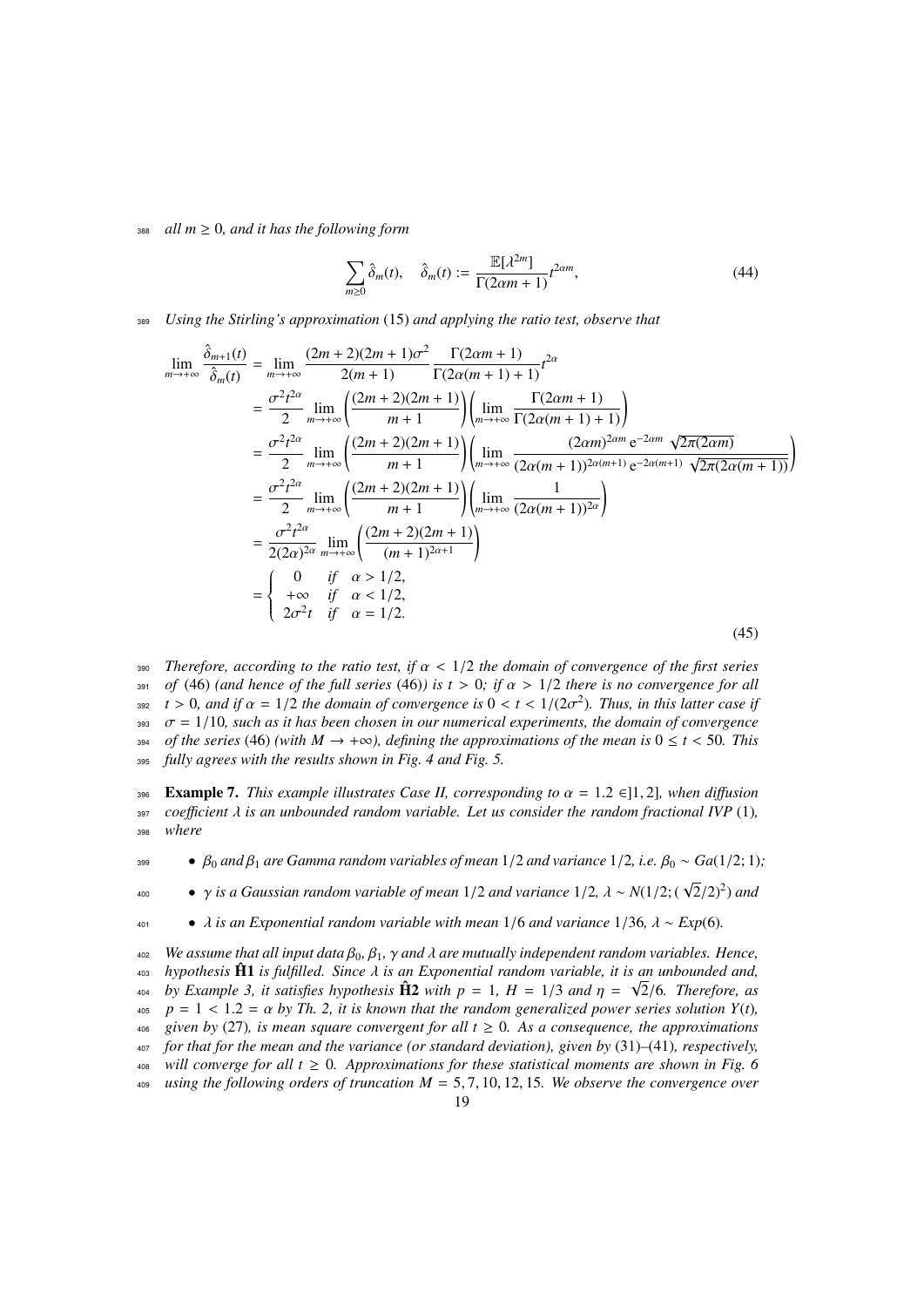*the whole intervals. In Fig. 7, we show an approximation to the correlation coe*ffi*cient function*

 *associated to the solution stochastic process. This surface has been built taking M* = 20 *in the following expression*

$$
Q_{11}(t, s) =
$$

$$
\rho_{Y_M}(t,s) = \frac{\mathbb{C}_{Y_M,Y_M}(t,s)}{\sqrt{\mathbb{V}\left[Y_M(t)\right]}\times\sqrt{\mathbb{V}\left[Y_M(s)\right]}}
$$

 *This function measures the lineal statistical dependence between the approximations YM*(*s*) *and YM*(*t*) *in two di*ff*erent time instants s and t. From Fig. 7, we can observe that linear statistical 415 interdependence is stronger in points located about the diagonal*  $(t, t)$ *. For M fixed, this means* that random variable  $Y_M(s)$  can be approximated by a linear function of  $Y_M(t)$  when s and t are that random variable  $Y_M(s)$  can be approximated by a linear function of  $Y_M(t)$  when s and t are *close.*

Figure 6: Approximations of the mean (left) and the standard deviation (right) of the solution stochastic process to the random fractional IVP (1) with  $\alpha = 1.2$  (Case II) using different orders of truncation *M* over the time intervals [0, 8] and [0, 5], respectively in the context of Example 7.

Figure 7: Approximations of the correlation coefficient associated to the solution stochastic process to the random fractional IVP (1) with  $\alpha = 1.2$  (Case II) taking as order of truncation  $M = 20$  in the context of Example 7.

#### 5. Conclusions

 In this paper we have extended some results recently obtained for the random linear fractional differential equation using the mean square calculus and the random Caputo derivative. We have constructed a solution stochastic process for that class of equations by means of a random gener- alized power series. Furthermore, we have given mild conditions in order to guarantee its mean square convergence. Afterwards, we have provided closed-form expressions for approximations of its main statistical functions (mean, variance, covariance and cross-covariance). The analysis permits to enlarge the family of random variables playing the role of diffusion coefficient for that class of fractional differential equation. Specifically, significant unbounded random variables 427 such as Gaussian and Exponential are included in our hypotheses. We think that many of the ideas developed throughout our analysis can be used in future research to deal with other class of random fractional differential equations.

#### Acknowledgements

<sup>431</sup> This work has been partially supported by the Ministerio de Economía, Industria y Compet-itividad grant MTM2017-89664-P.

#### Conflict of Interest Statement

 The authors declare that there is no conflict of interests regarding the publication of this article.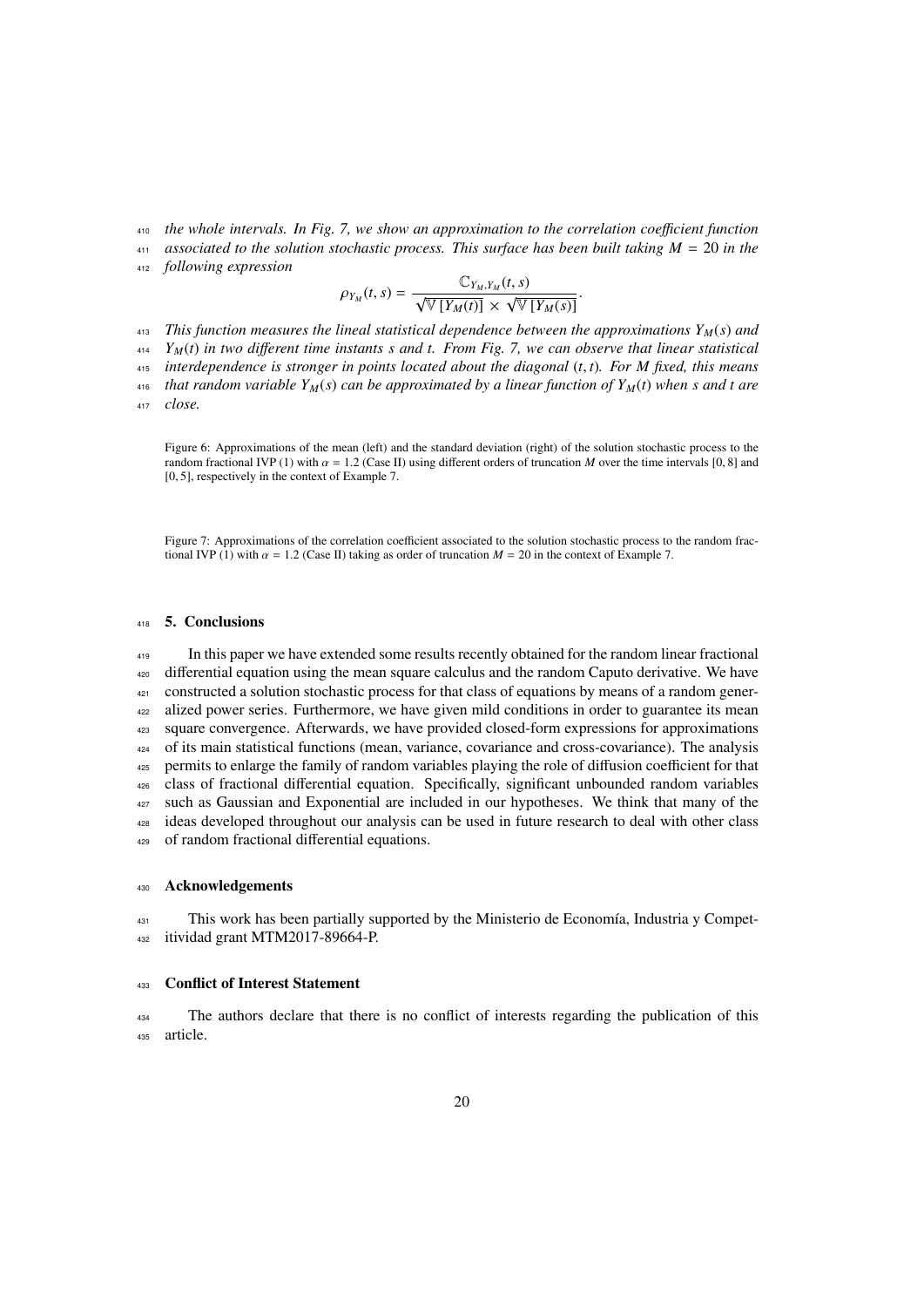# <sup>436</sup> Appendix I

<sup>437</sup> For the sake of completeness, in this section we collect the expressions for the approximations 438 of the mean and the variance of the solution stochastic process in the context of Case I ( $0 < \alpha \le$  439 1). Let  $Y_M(t)$  denote the truncated series of order  $M \ge 1$  associated to infinite sum (17), then 1). Let *Y<sub>M</sub>*(*t*) denote the truncated series of order  $M \ge 1$  associated to infinite sum (17), then <sup>440</sup> according to expressions (38) and (40) of [19], the approximations of order *M* to the expectation  $441$  and the variance of the solution stochastic process  $Y(t)$  are, respectively, given by

$$
\mathbb{E}[Y_M(t)] = \mathbb{E}[\beta_0] \sum_{m=0}^{M} \frac{\mathbb{E}[\lambda^m]}{\Gamma(\alpha m + 1)} t^{\alpha m} + \mathbb{E}[\gamma] \sum_{m=1}^{M} \frac{\mathbb{E}[\lambda^{m-1}]}{\Gamma(\alpha m + 1)} t^{\alpha m},
$$
(46)

<sup>442</sup> and

$$
\mathbb{V}\left[Y_{M}(t)\right] = \mathbb{E}\left[(\beta_{0})^{2}\right] \sum_{m=0}^{M} \sum_{n=0}^{M} \frac{\mathbb{E}\left[\lambda^{m+n}\right]}{\Gamma(\alpha m+1)\Gamma(\alpha n+1)} t^{\alpha(m+n)}
$$
\n
$$
-\left(\mathbb{E}\left[\beta_{0}\right]\right)^{2} \left(\sum_{m=0}^{M} \frac{\mathbb{E}\left[\lambda^{m}\right]}{\Gamma(\alpha m+1)} t^{\alpha m}\right) \left(\sum_{n=0}^{M} \frac{\mathbb{E}\left[\lambda^{n}\right]}{\Gamma(\alpha n+1)} t^{\alpha n}\right)
$$
\n
$$
+\mathbb{E}\left[\beta_{0}\right] \mathbb{E}\left[\gamma\right] \sum_{m=0}^{M} \sum_{n=1}^{M} \frac{\left(\mathbb{E}\left[\lambda^{m+n-1}\right]\right)}{\Gamma(\alpha m+1)\Gamma(\alpha n+1)} t^{\alpha(m+n)}
$$
\n
$$
-\mathbb{E}\left[\beta_{0}\right] \mathbb{E}\left[\gamma\right] \left(\sum_{m=0}^{M} \frac{\mathbb{E}\left[\lambda^{m}\right]}{\Gamma(\alpha m+1)} t^{\alpha m}\right) \left(\sum_{n=1}^{M} \frac{\mathbb{E}\left[\lambda^{n-1}\right]}{\Gamma(\alpha n+1)} t^{\alpha n}\right)
$$
\n
$$
+\mathbb{E}\left[\beta_{0}\right] \mathbb{E}\left[\gamma\right] \sum_{m=1}^{M} \sum_{n=0}^{M} \frac{\mathbb{E}\left[\lambda^{m+n-1}\right]}{\Gamma(\alpha m+1)\Gamma(\alpha n+1)} t^{\alpha(m+n)}
$$
\n
$$
-\mathbb{E}\left[\beta_{0}\right] \mathbb{E}\left[\gamma\right] \left(\sum_{m=1}^{M} \frac{\mathbb{E}\left[\lambda^{m-1}\right]}{\Gamma(\alpha m+1)} t^{\alpha m}\right) \left(\sum_{n=0}^{M} \frac{\mathbb{E}\left[\lambda^{n}\right]}{\Gamma(\alpha n+1)} t^{\alpha n}\right)
$$
\n
$$
+\mathbb{E}\left[\gamma^{2}\right] \sum_{m=1}^{M} \sum_{n=1}^{M} \frac{\mathbb{E}\left[\lambda^{m+n-2}\right]}{\Gamma(\alpha m+1)\Gamma(\alpha n+1)} t^{\alpha(m+n)}
$$
\n
$$
-\left(\mathbb{E}\left[\
$$

#### <sup>443</sup> References

- <sup>444</sup> [1] B. Øksendal, Stochastic Differential Equations: An Introduction with Applications, Springer-Verlag, Berlin-<sup>445</sup> Heidelberg, 2003.
- <sup>446</sup> [2] P. Kloeden, E. Platen, Numerical Solution of Stochastic Differential Equations, Applications of Mathematics, <sup>447</sup> Springer, Berlin, 1992.
- <sup>448</sup> [3] T. T. Soong, Random Differential Equations in Science and Engineering, Academic Press, New York, 1973.
- 449 [4] L. Villafuerte, C. A. Braumann, J. C. Cortés, L. Jódar, Random differential operational calculus: Theory and <sup>450</sup> applications, Computers & Mathematics with Applications 59 (1) (2010) 115–125.
- <sup>451</sup> [5] T. Neckel, F. Rupp, Random Differential Equations in Scientific Computing, Versita, London, 2013.
- <sup>452</sup> [6] K. Nouri, H. Ranjbar, Mean square convergence of the numerical solution of random differential equations, <sup>453</sup> Mediterranean Journal of Mathematics (2014) 1–18. doi:10.1007/s00009-014-0452-8.